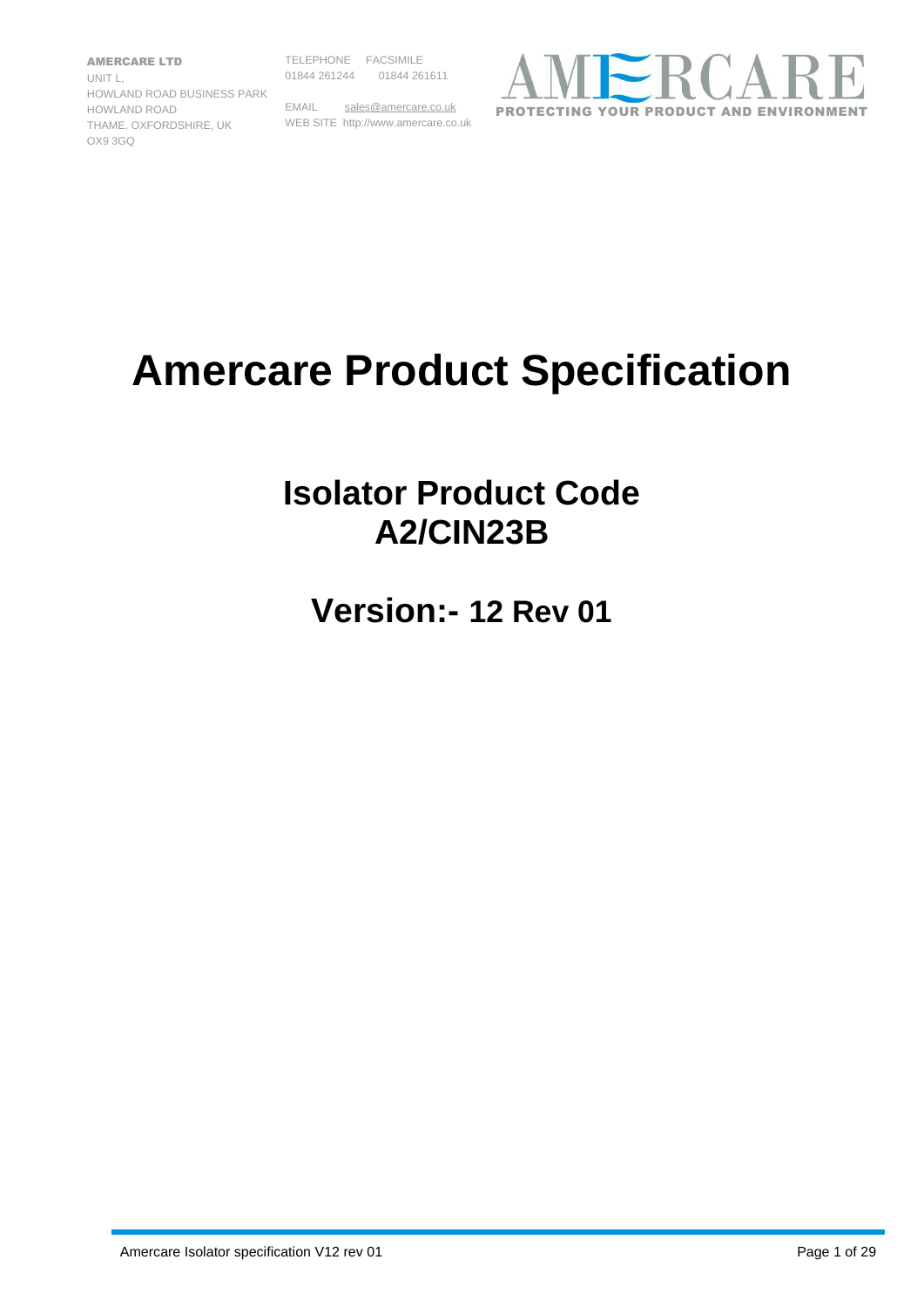### **Product Specification for AMERCARE ISOLATOR**

Version: Amercare Isolator Specification v12

Issue date: April 2020

### **Introduction**

This specification describes the Amercare A2 Isolator System, used for the safe aseptic reconstitution and preparation of both hazardous and non-hazardous sterile products. These operations can be performed in a European Grade A environment which is leak testable, easily maintained and sterilised, whilst protecting the operator from exposure to hazardous material.

### **Contents**

- 1. General Physical Description
- 2. Operating Conditions, Air Flow and Pressure Regimes
- 3. Control System
- 4. Gloves and Sleeves
- 5. Materials of Construction
- 6. Design, Construction and Installation Validation
- 7. Routine Testing and Validation
- 8. Standards
- 9. Installation, Service and Extract requirements
- 10. Supplied Spares
- 11. Options
- 12. Information
- 13. General Arrangement Drawings

#### **Terms**

| <b>AHU</b>  | Air Handling Unit                    | OQ         | <b>Operational Qualification</b>       |
|-------------|--------------------------------------|------------|----------------------------------------|
| cfm         | <b>Cubic Feet per Minute</b>         | P&ID       | Process and Instrumentation<br>Drawing |
| <b>DOP</b>  | <b>Dispersed Oil Particulate</b>     | Pa         | Pascals                                |
| DQ          | Design Qualification                 | PoE        | <b>Power Over Ethernet</b>             |
| <b>FQT</b>  | <b>Factory Qualification Testing</b> | <b>PTZ</b> | Pan, Tilt, Zoom                        |
| <b>HEPA</b> | High Efficiency Particulate Air      | SOP        | <b>Standard Operating Procedure</b>    |
| LED         | <b>Light Emitting Diode</b>          | <b>UPS</b> | Uninterruptable Power Supply           |
| O&M         | <b>Operation and Maintenance</b>     | <b>URS</b> | <b>User Requirement Specification</b>  |
|             |                                      | <b>VMP</b> | <b>Validation Master Plan</b>          |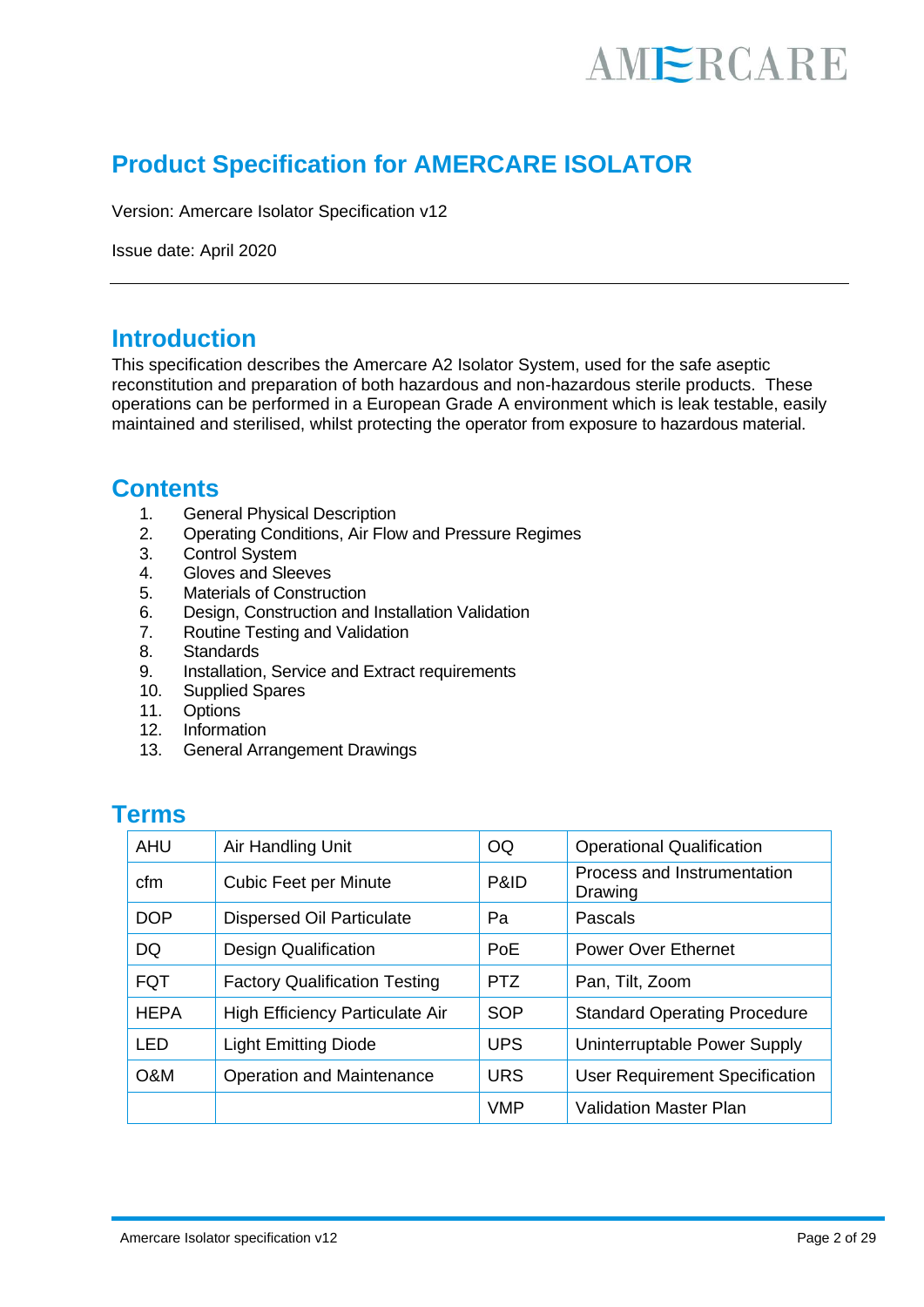### **1 General Description**

#### **1.1 Main chamber**

- 1.1.1 The main chamber is constructed from grade 316 stainless steel, the surface is unpainted, and bead blasted to a smooth satin finish. All internal surfaces are continuous and easy to clean.
- 1.1.2 The working zone of the main chamber is 550mm deep and the upper part of the back wall is angled at  $45^\circ$  to allow the operator to reach all surfaces for cleaning. The width of the chamber depends on the number of glove ports specified by the customer. The sizes of the standard range of isolators are given in the table at the rear of this specification.
- 1.1.3 The turbulent air is distributed by two specially designed diffuser heads which can be easily removed for cleaning. The main chamber is provided with a test point to enable air sampling.
- 1.1.4 A LED tube light unit (for each working position) is fitted externally to the main chamber and provides lighting levels of approximately 1000 lux at the work surface. The light unit is positioned in such a way as to reduce reflections and glare.
- 1.1.5 A single fused electrical socket rated at 6 Amps is fitted into the RH end wall of the main chamber. The socket is protected by an independent miniature circuit breaker and is switched from the digital alarm unit. The spur is automatically switched off in the event of a power failure. Additional sockets can be provided as an optional extra.
- 1.1.6 The main chamber is fitted with a fixed viewing panel secured by stainless steel pressure bars.
- 1.1.7 All internal surfaces are accessible for cleaning through the glove ports. The base of the Isolator is continuous, (no air grilles) and will contain any spillage.
- 1.1.8 The floor of the Main Chamber is supplied with a feature that allows for the fitment, external to the chamber, of a Dose Calibrator. The feature creates a leak tight interface between the Main Chamber and the Dose Calibrator. Different types Dose Calibrators can be accommodated. As standard the feature is designed for Capintec Dose Calibrators
- 1.1.9 Integrated into the floor of the Main Chamber is a Centrifuge. The well that forms the centrifuge is welded onto the main chamber and is finished to the same standard. See Section 11 for full details of the Centrifuge.

#### **1.2 Transfer Chamber**

- 1.2.1 A single transfer chamber can be situated either to the Left-hand or Right-hand side of the main chamber
- 1.2.2 The transfer chamber is constructed from grade 316 stainless steel, the surface is unpainted, and bead blasted to a smooth satin finish. All of the internal surfaces are continuous and easy to clean.
- 1.2.3 The base of the hatch is slightly higher than the main chamber which allows product to be easily passed into the main chamber without lifting. The transfer hatches are angled at  $10<sup>°</sup>$  to the main chamber which enables the operator to reach into the transfer chamber from the glove ports easing the transfer of products into the main chamber.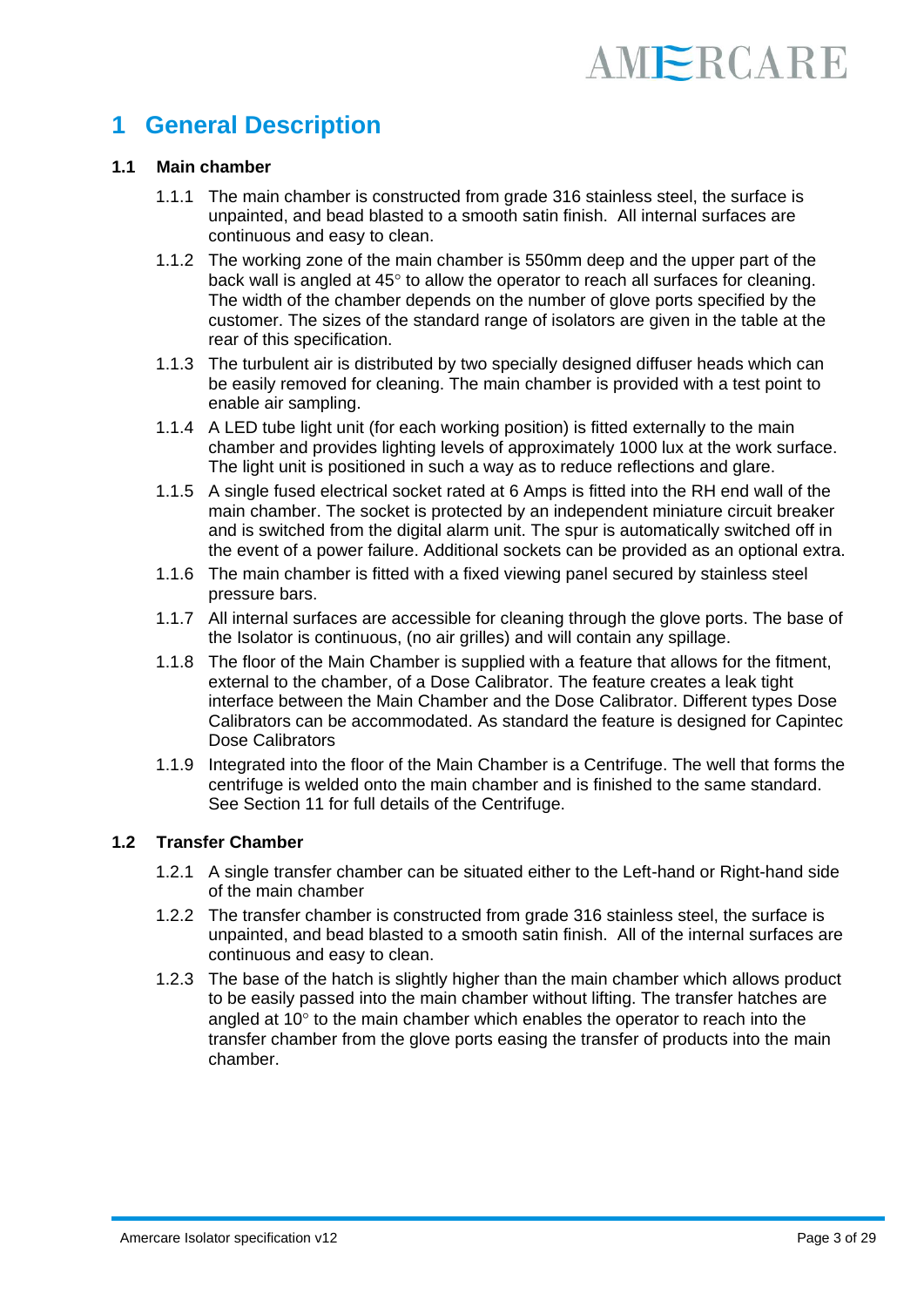

- 1.2.4 The airflow within the transfer chamber is turbulent. Air is distributed by two specially designed diffuser heads which can be easily removed for cleaning.
- 1.2.5 The air grade will be return to Grade A within an absolute maximum of 2 minutes of closing the outer hatch door. The transfer hatch is provided with a test point to enable air sampling.
- 1.2.6 Hatch doors are manufactured from clear cast acrylic. Upon release of the vacuum seal the doors are lifted onto conveniently located pegs. The weight of the door is only 850gm to minimise the possibility of RSI and ULD.
- 1.2.7 The transfer hatch doors are secured and locked in place by means of a vacuum applied between two continuous silicone seals fixed to the hatch door. Operating the door close switch applies a vacuum to the space between the two seals thus securing the door to the wall of the isolator. Vacuum for the door seals is provided by a vacuum pump that is backed up via use of a UPS (Uninterruptible Power Supply). This should provide power to the vacuum pump for approximately two hours. This means that the integrity of the isolator is maintained for short periods of interruption of the mains electrical supply.
- 1.2.8 The transfer doors are fitted with a failsafe timed interlock which is factory set at 2 minutes. The inner door cannot be opened within 2 minutes of the outer door being closed. The time remaining to the release of the interlock is displayed on the control system and cannot be overridden.

#### **1.3 Base Frame**

- 1.3.1 The isolator is height adjustable and is designed so that the operator can work in either a standing or sitting position. The working height for the main process chamber can be adjusted between 750mm and 1200mm.
- 1.3.2 Height adjustment is by means of an electric motor with controls situated on the control module at the top of the isolator. The mechanism is contained within the base frame for ease of cleaning.
- 1.3.3 The main chamber and transfer chamber are supported on a base frame which has 330mm of clear unobstructed knee room.
- 1.3.4 A Footswitch for the inner door is mounted onto a bracket which is fixed to the adjustable base frame assembly.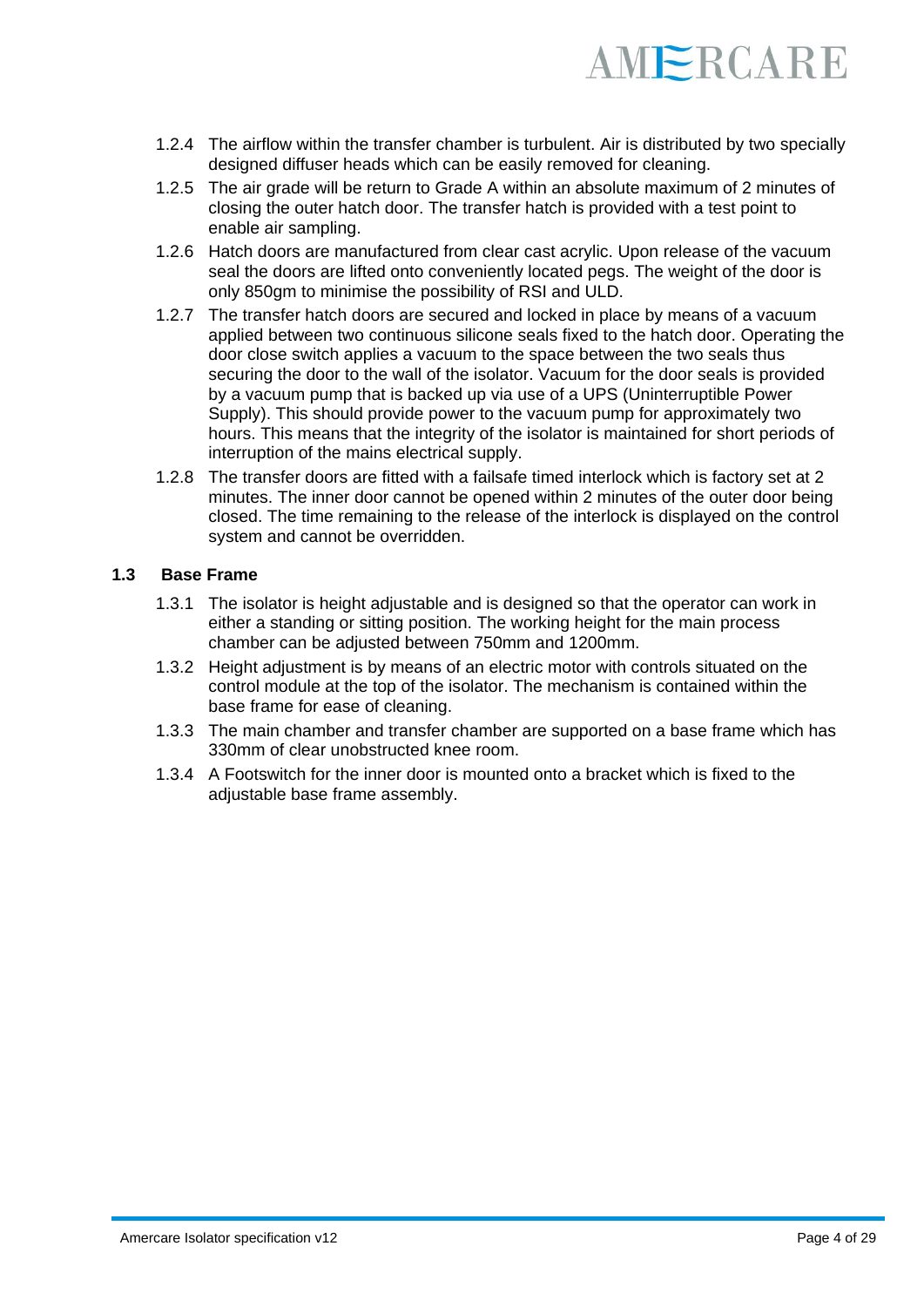### **2 Operating Conditions**

#### **2.1 Air Quality**

- 2.1.1 The isolator is designed to provide clean air to EC GMP Grade A within the Process Chamber, and the transfer chamber after the clean-up period.
- 2.1.2 The air flow is turbulent ensuring air particles are removed throughout the Isolator System and scavenging/cleaning takes place around all contents of the Isolator.
- 2.1.3 During normal operation, air is drawn through each of the modules via individual inlet HEPA filters and discharged through exhaust HEPA filters.
- 2.1.4 HEPA filters are tested by the manufacturer to BS 3928.
- 2.1.5 All filters are DOP tested during the FQT. The inlet filters are again testing during OQ Testing to EN ISO 14644-3 Section B.6.2.3 to ensure that they meet the required criteria.
- 2.1.6 Extract line particle counts are also undertaken during OQ. This is to check that all extract filters are fitted correctly and are functioning to the required specification.
- 2.1.7 Where exhaust filters may become potentially contaminated from hazardous materials the filters can be removed by withdrawing into a bag located onto the filter housing to enable safe change.
- 2.1.8 The air change rate is given in the table at the back of this document.
- 2.1.9 Air inlet and extract is via diffuser heads fitted into the floor, at the rear of the Process Chamber and by entry (rear of chamber) and exit (roof of chamber) ports in the transfer chamber.

#### **2.2 Operating Pressures**

- 2.2.1 For Amercare Negative Pressure isolators a nominal pressure within the Main Process chamber of -250 Pascals has been adopted. This pressure is measured against the background pressure of the room the equipment is installed into
- 2.2.2 The adjoining chamber to the Main Process chamber will be set with a pressure of between -50 and -100 Pascals lower. This is to maintain product protection.

#### **2.3 Breach Flows**

2.3.1 For negative pressure isolators designed for both operator and product protection, in the event of a glove being completely removed an inward breach velocity of 0.7ms-1 will be maintained to ensure a high level of operator protection.

#### **2.4 Clean-ups**

- 2.4.1 On closing (and sealing) the outer Transfer Chamber door the air within that section will be purged and cleaned-up back to EU GMP Grade A within the two-minute interlock time. This is demonstrated as part of OQ Testing.
- 2.4.2 Following a breach to the Process section air within that enclosure will clean-up in less than five-minutes. This is not included as part of our standard OQ Testing.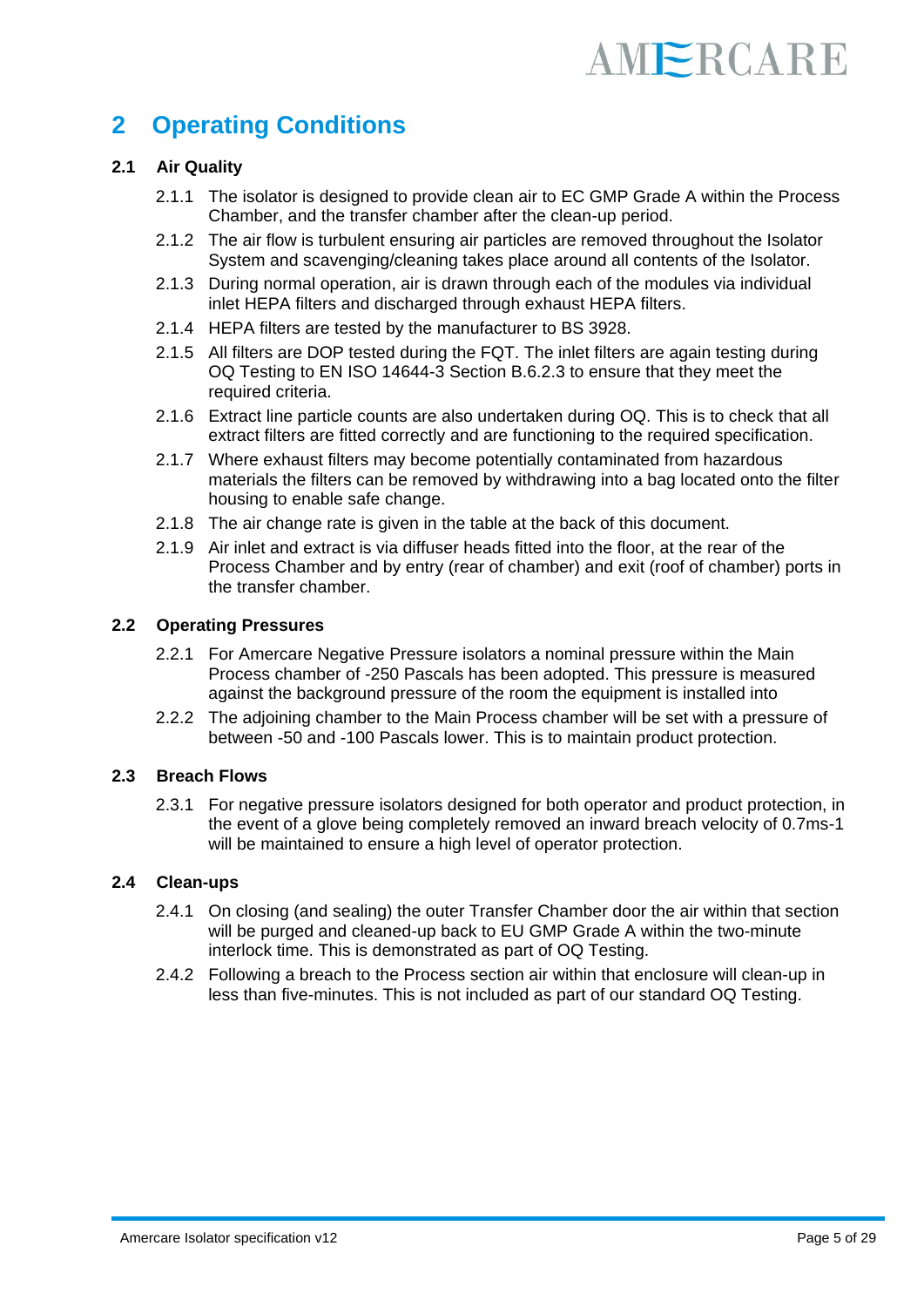

#### **2.5 Controlling / Adjusting Operating Conditions**

- 2.5.1 Control dampers allow flow conditions and pressure differentials to be established and maintained in both the transfer chamber and the main process Isolator, to prevent contamination entering the controlled workspace as an inner transfer door is opened. The control dampers do not require adjustment on a daily basis and cannot be adjusted accidentally during normal operation or routine cleaning of the isolator.
- 2.5.2 If the unit is fitted with an onboard extract fan (Recirculating systems only) the isolator will be fitted with a speed controller. Adjustment to this will not be required on a daily basis so this will be installed behind a cover.
- 2.5.3 There are no onboard features / connections to adjust any remote extract fans.

#### **2.6 Changing Gloves and Sleeves**

- 2.6.1 The glove ports allow gauntlets to be changed without the Isolator being directly opened to the room environment. The replaced glove is passed into the enclosure for safe disposal.
- 2.6.2 If specified, the Amercare Easy Change Cuff system can be used to change gloves without breaching the isolator containment.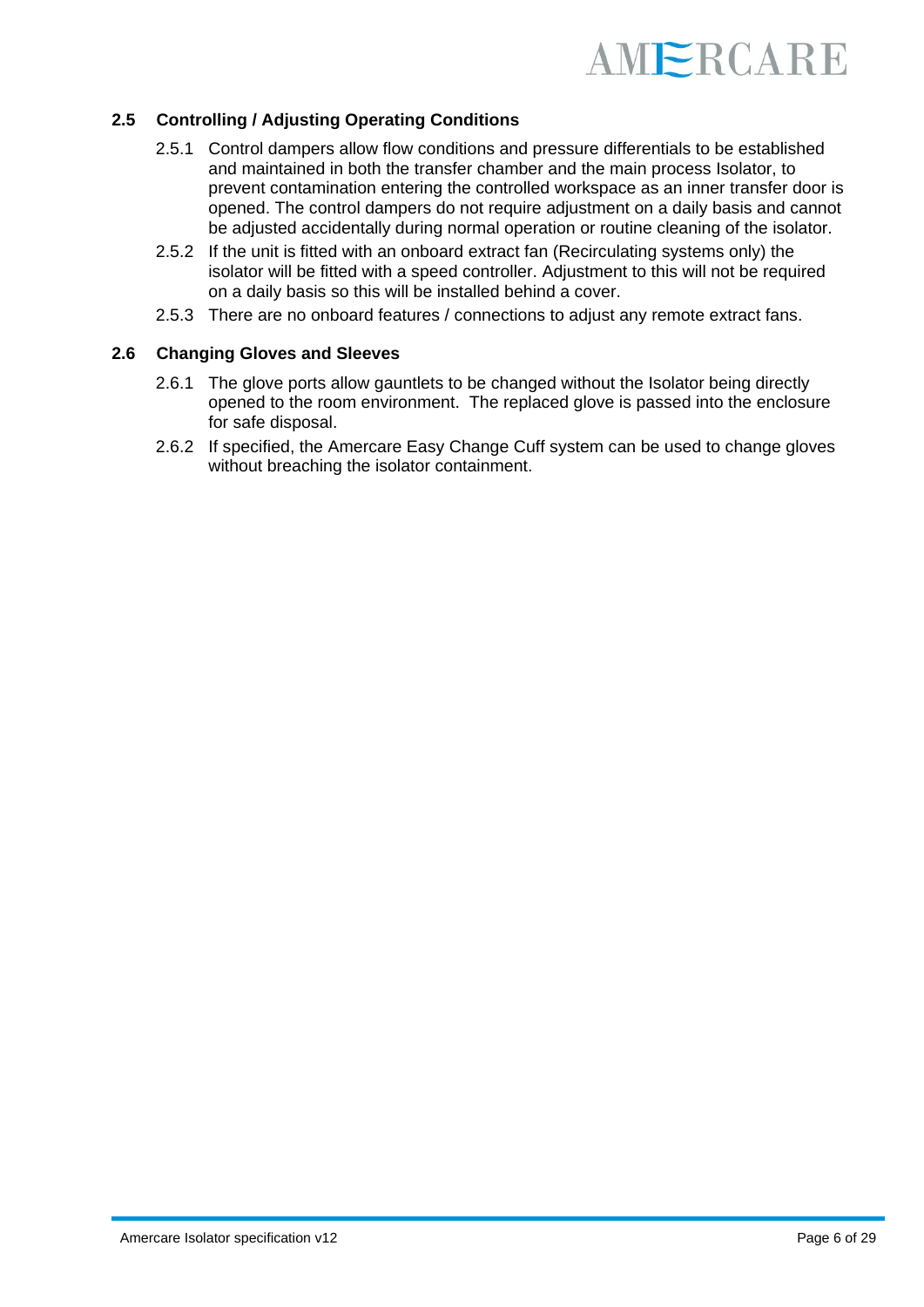### **3 Monitoring and Alarm system**

#### **3.1 General Description**

- 3.1.1 The isolator is fitted with a digital control system which is designed to continuously monitor and display the pressure within each of the isolator sections, the airflow in the chambers being monitored, the status of the transfer hatch doors together with other critical isolator functions.
- 3.1.2 The control system is protected by an Uninterruptible Power Supply (UPS) which provides power to the alarm system and the vacuum system for the transfer hatch doors.
- 3.1.3 The control unit will automatically switch off the light and the electrical socket in the main chamber in the event of a power failure.
- 3.1.4 The control system will log the time of any power failures, the time when power is restored and will restart the isolator when the power returns. The control system will remain in the error menu until it is reset by the operator.
- 3.1.5 If there is a mains power failure to the isolator the isolator will alarm continuously, and a LED will remain lit on the control pod to indicate the isolator is in backup mode.
- 3.1.6 The control system continuously displays the air pressure and the air change rate in the main chamber and the transfer chambers. The system will give an audible and visual error message if these readings deviate from pre-set conditions. The alarm will remain latched and cannot be reset until the isolator both returns to normal flow conditions and the alarm is accepted by the operator. The audible alarm can be muted.
- 3.1.7 The control system monitors the condition of the transfer hatch doors and gives a continuous display of the door status.
- 3.1.8 The system always monitors the condition of the door seals and the vacuum system maintaining an appropriate level of vacuum to the seals. The level of vacuum within the system can be seen via the fitted gauge. This is mounted to the isolator's lower front cover. A rapidly cycling gauge would indicate a leak within the door sealing circuits. This is most likely due to a damaged door seal or a door that has not been fitted correctly.
- 3.1.9 The control system controls the timed interlocks on the transfer hatch doors and shows the operator how much time remains before the inner door can be released.

The display shows a countdown in seconds from 120. When the countdown is completed the onboard sounder indicates that the interlock period is complete.

The interlock between outer and inner doors only works when passing items into the isolator (i.e. the inner door will not open for 120 seconds from when the outer door is closed and sealed).

3.1.10 The alarm system monitors the progress of the pressure hold test and displays the starting pressure, the current pressure and the pressure loss from the start of the test. When the test is completed the system indicates pass or failure. The operator is asked to accept the test results.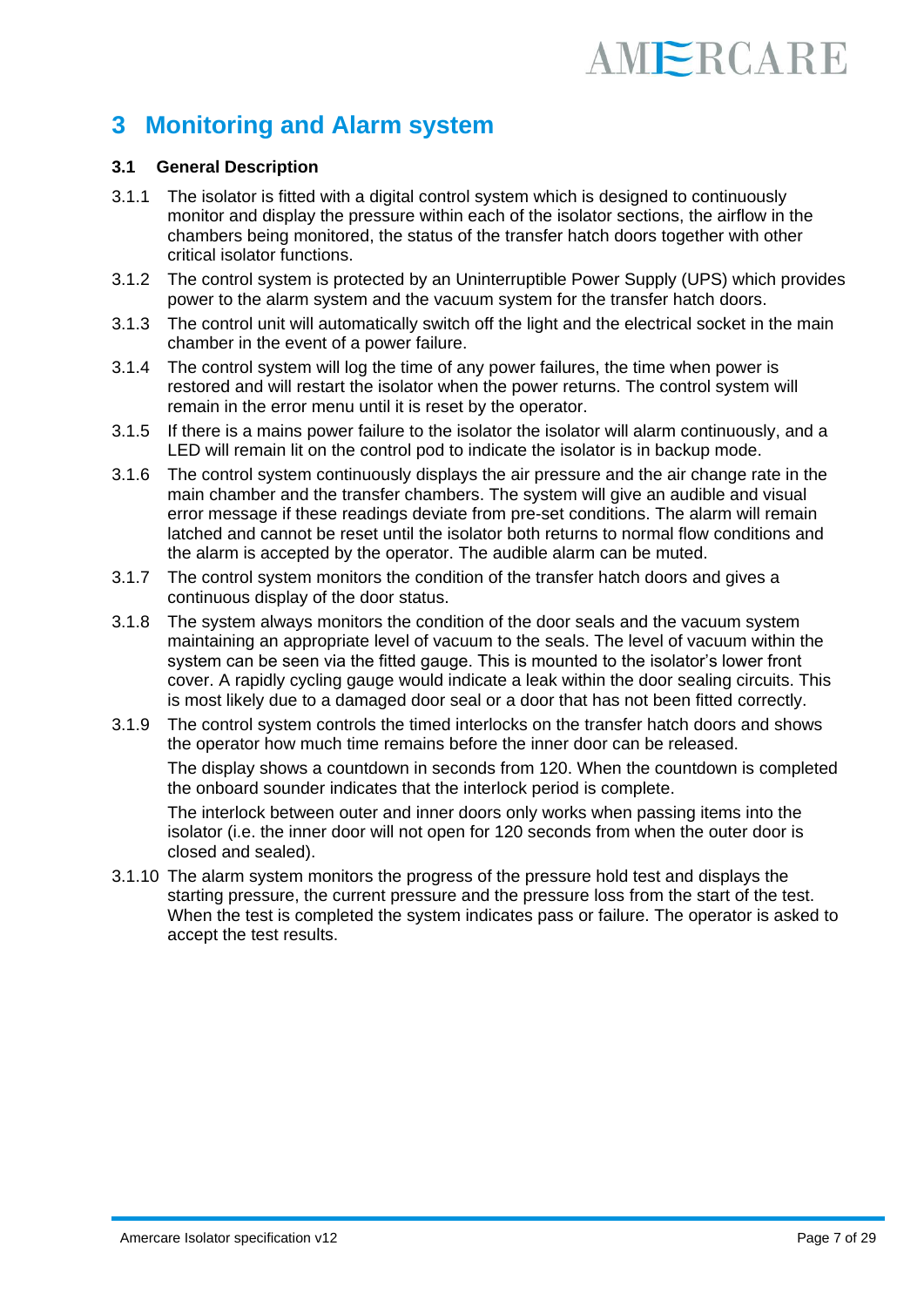

3.1.11 As part of the control system the isolator comes fitted with an onboard thermal printer. This enables the users to print critical information including the Current Flow Conditions, Leak Test Results, Alarm Conditions and a complete Alarm Log of the last 256 alarm conditions.

All printed reports are headed with the Isolator Unit ID number, date and time and terminated with a signature box for acceptance.

Fan Failure, Power Failure alarms and Leak Test results are printed automatically. Other reports are printed on request.

The printer is conveniently mounted into the isolator base panel and is operated from the Isolator Control System

The printer uses thermal printing technology which means that you do not need to load ink, toner or cartridges. It accepts industry standard 57mm paper width.

The following reports can be printed:-

- **Current Flow Conditions**
- Fan Failure
- Power Failure
- Leak Test results
- Alarm Log of the last 256 alarms (formatted to A4 length to allow simple filing and faxing)
- Isolator parameter settings (password protected)
- 3.1.12 The control system can be supplied (as a cost option) with the ability to provide Volts Free signals for Mains Power Failure and probable Extract Fan failure. These can then be connected to BMS / EMS / Monitoring Systems. See Section 11 for full details.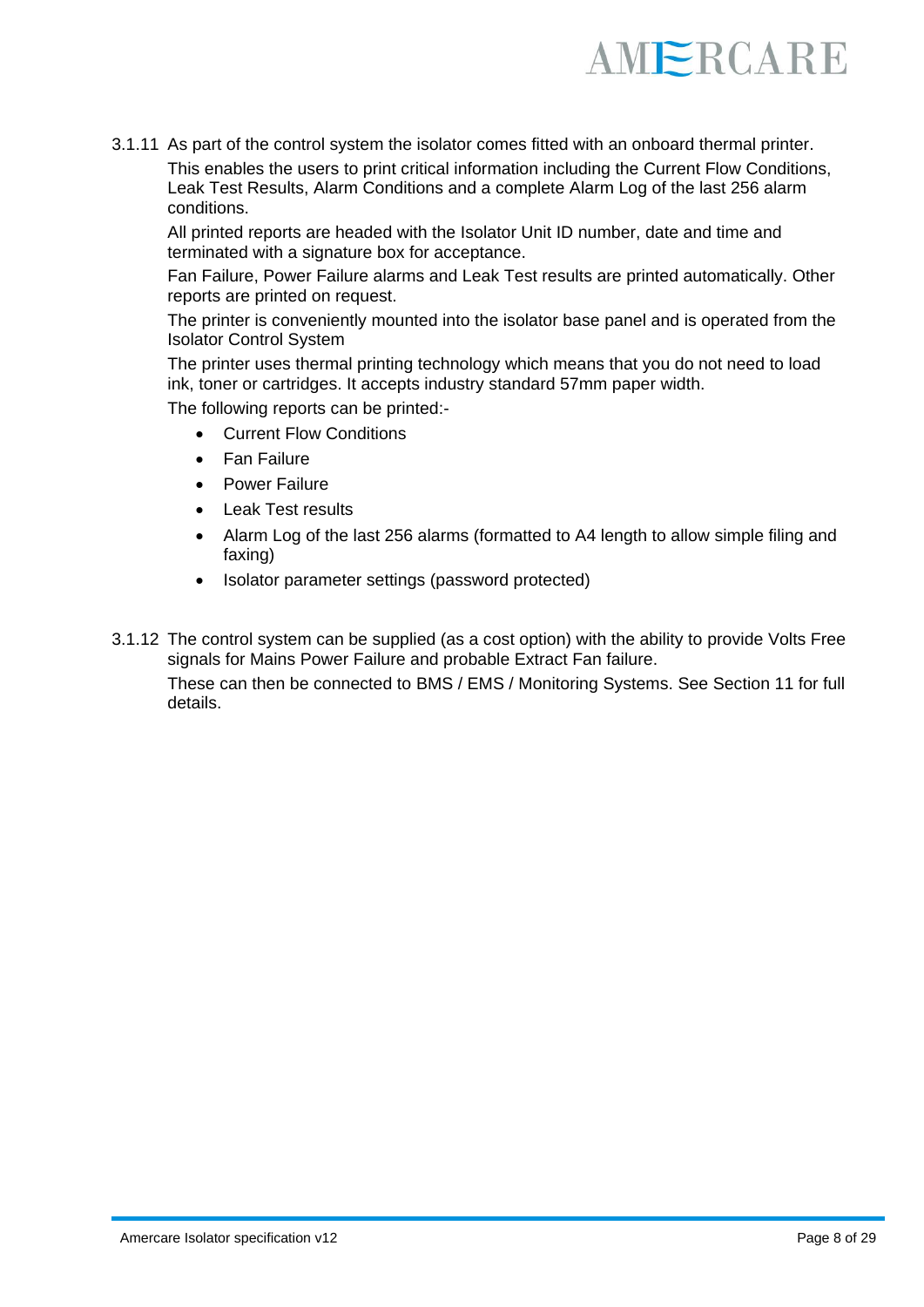

### **4 Gloves and Sleeves**

The customer should specify requirements for glove port size, gloves and sleeves at the time of order. If no preference is expressed, then the isolator will be supplied with the following

Pharmacy Isolators - Latex gauntlets fitted to 200mm glove ports. Radiopharmacy Isolators - Latex gauntlets fitted to 150mm glove ports.

Options are as follows:

#### **4.1 Glove ports**

- 4.1.1 150mm (6") diameter, normally reserved for Radiopharmacy isolators where shielding acrylic is used for operator protection, port size is minimised in order to give maximum shielding protection.
- 4.1.2 200mm (8") diameter, standard.
- 4.1.3 250mm (10") diameter.
- 4.1.4 300mm (12") diameter, only available with vinyl sleeves.

#### **4.2 Gauntlets**

- 4.2.1 Latex Gauntlets (standard) are available in a range of sizes and can fit either 150mm or 200mm diameter glove ports.
- 4.2.2 Neoprene Gauntlets (cost option) are available in a range of sizes and can fit either 150mm or 200mm diameter glove ports.

#### **4.3 Sleeves**

- 4.3.1 Latex sleeves are available to suit either a simple four ring Oval cuff or the Easy Change cuff system and can fit either 150mm or 200mm diameter glove ports.
- 4.3.2 Hypalon sleeves are available to suit either a simple four ring Oval cuff or the Easy Change cuff system and can fit glove ports up to 250mm diameter.
- 4.3.3 PVC sleeves are available to fit 200mm, 250mm, or 300mm diameter glove ports, and to suit either a simple four ring Oval cuff or the Easy Change cuff system.

#### **4.4 Cuff Systems**

- 4.4.1 A 4 ring Oval cuff system can be supplied at additional cost, provided that it is specified at the time of order. The cuff ring will suit a wide range of sizes of any beaded glove.
- 4.4.2 The Easy Change cuff system can be provided at additional cost. A separate data sheet is available to show the operation and benefits of the Easy Change system.
- 4.4.3 A variant of the Easy Change cuff system can be provided (at additional cost) to allow an ELS style Glove to be used.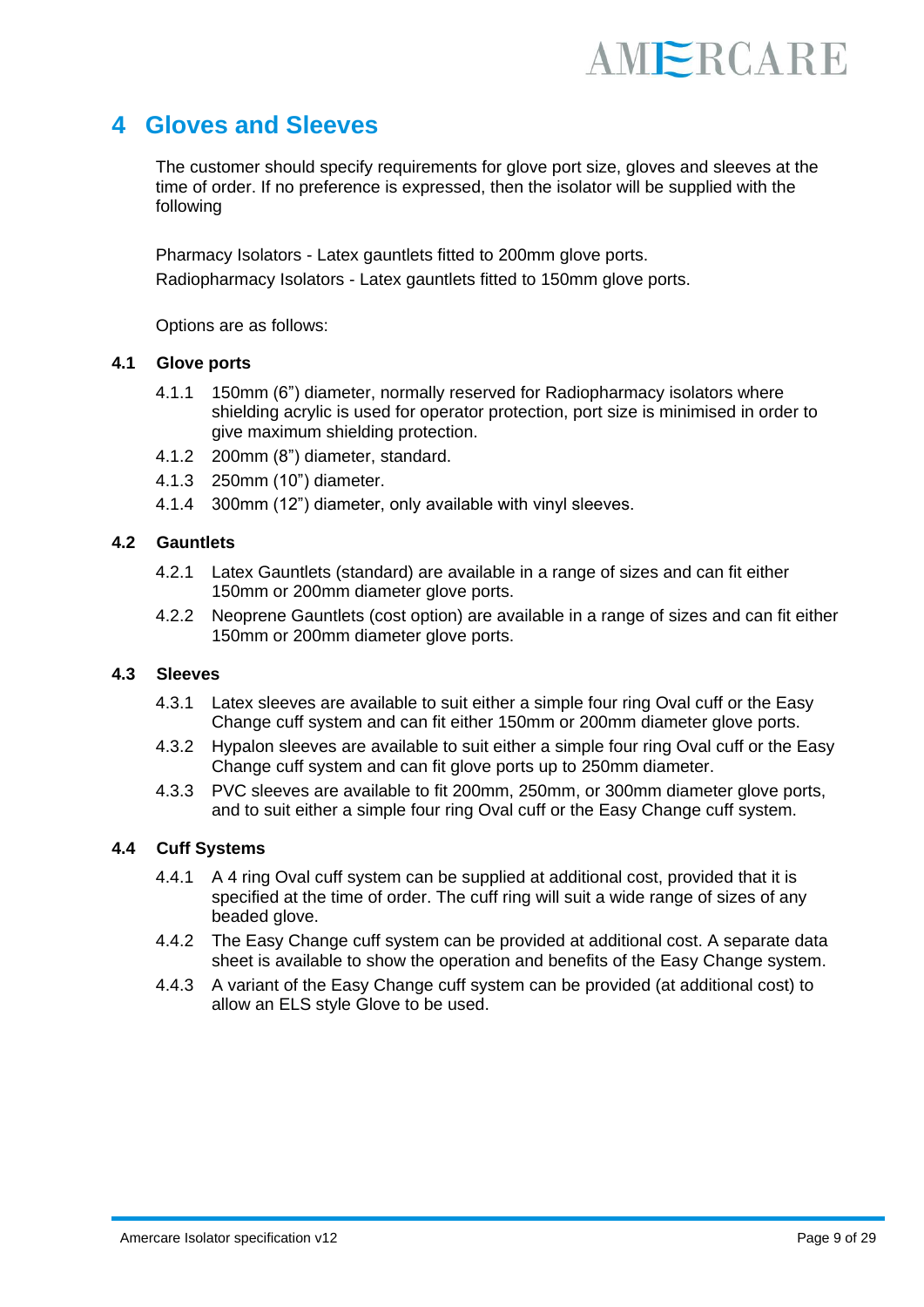### **5 Materials of Construction**

The main chamber and the transfer chambers are fabricated from 3mm thick, grade 316L stainless steel sheet.

This is suitable for gaseous disinfection or sterilisation.

Other components are manufactured from corrosion resistant materials suitable for the application.

In more detail the following materials are used:-

#### **5.1 Main Process Chamber and Transfer Chambers**

- 5.1.1 Fully welded construction from 3mm thick grade 316L stainless steel.
- 5.1.2 All accessible welds are fillet welds smoothed and finished to allow ease of cleaning.
- 5.1.3 After fabrication the carcase is glass bead blasted to provide a smooth, glare free finish which is easy to clean and maintain.

#### **5.2 Front Panel and Transfer Hatch Doors**

- 5.2.1 Glove Port panels are manufactured, as standard, from 12mm thick Clear cast acrylic.
- 5.2.2 Glove Port panels are also available in four different thicknesses of Lead Acrylic (Premac®). These are a cost option.
- 5.2.3 Transfer Hatch doors are manufactured from 5mm thick Clear cast acrylic.

#### **5.3 Internal Plastics**

- 5.3.1 Machined Acrylic
- 5.3.2 Machined Acetal
- 5.3.3 3D Printed ABS

#### **5.4 Door and Front Panel Seals**

5.4.1 Extruded silicone rubber

#### **5.5 Base Frame**

- 5.5.1 The base frame is manufactured from aluminium extrusion with clear anodised finish.
- 5.5.2 External covers are manufactured from sheet aluminium finished in white powder coating.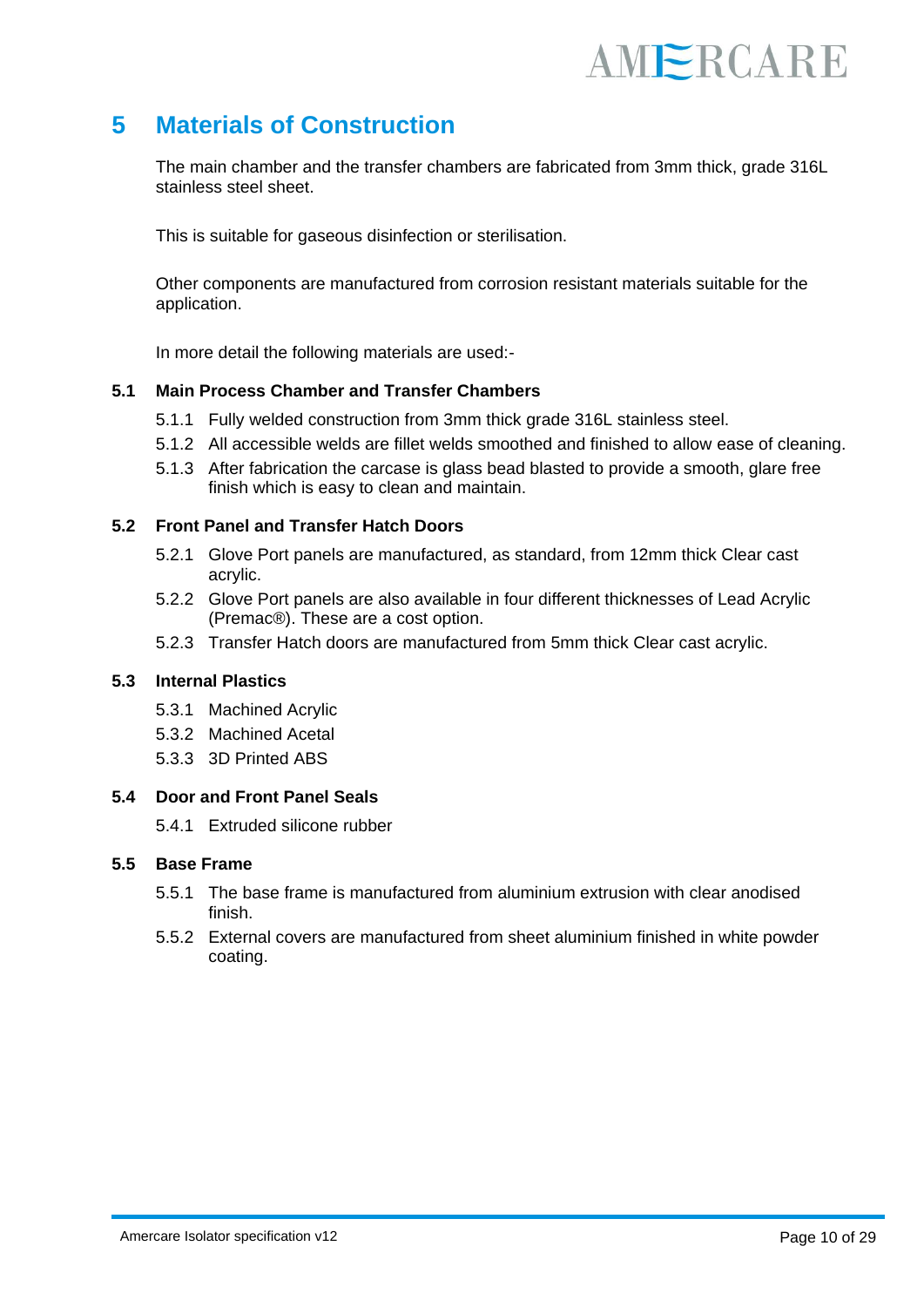#### **5.6 External Plastics**

- 5.6.1 Machined Acrylic
- 5.6.2 Machined Acetal
- 5.6.3 Machined / Fabricated PVC
- 5.6.4 3D Printed ABS
- 5.6.5 Vacuum formed ABS

#### **5.7 Wheels and castors**

- 5.7.1 Stainless Steel
- 5.7.2 Wheel running surface Nylon

#### **5.8 Fixings and Fastenings**

5.8.1 Stainless Steel

#### **5.9 Connection Flexible Ductwork**

5.9.1 Flexible PVC with fully encased wire reinforcement.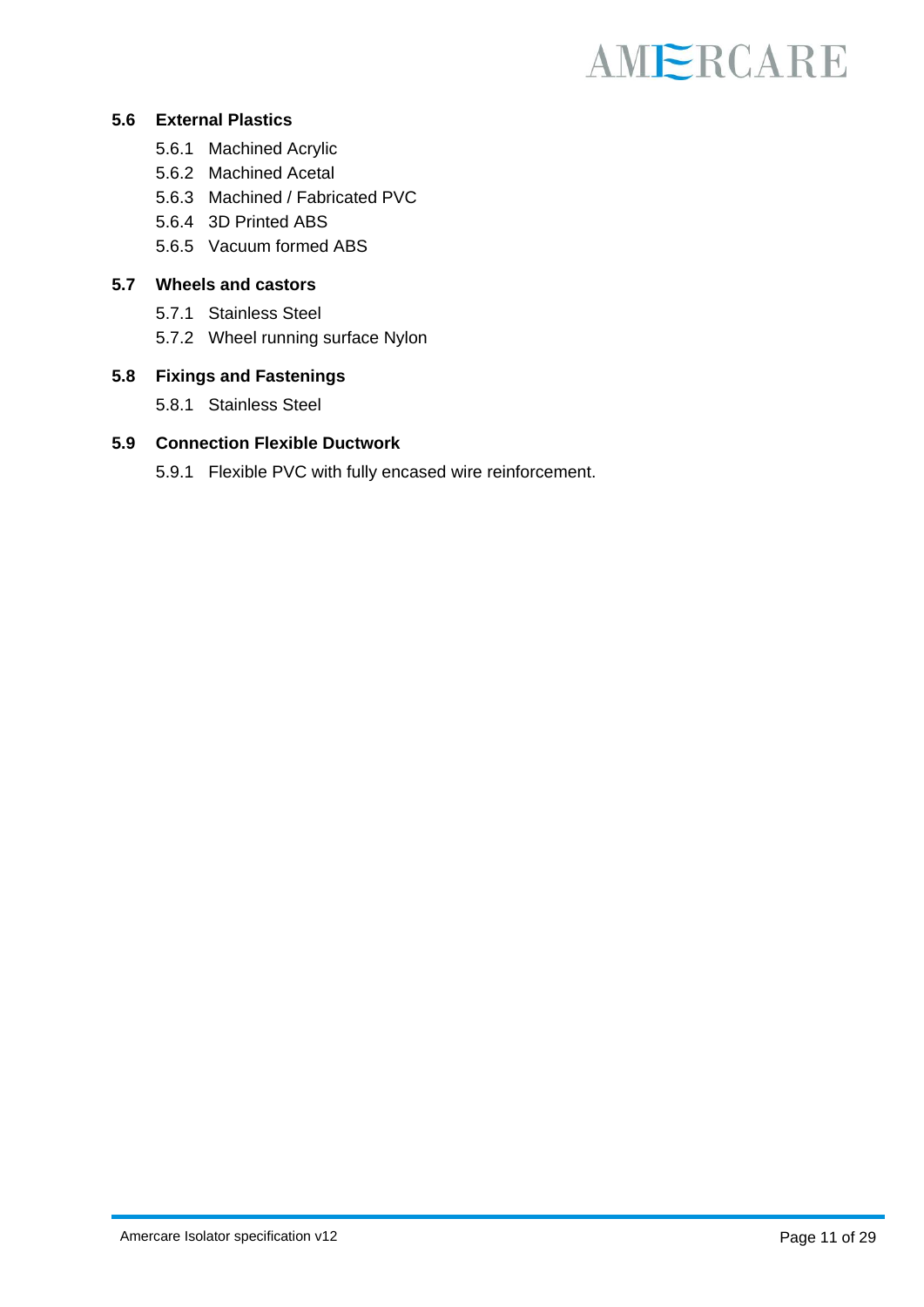

### **6 Validation of Design, Construction and Installation**

All Amercare isolators are designed, constructed and tested to the following Validation Master Plan (VMP)

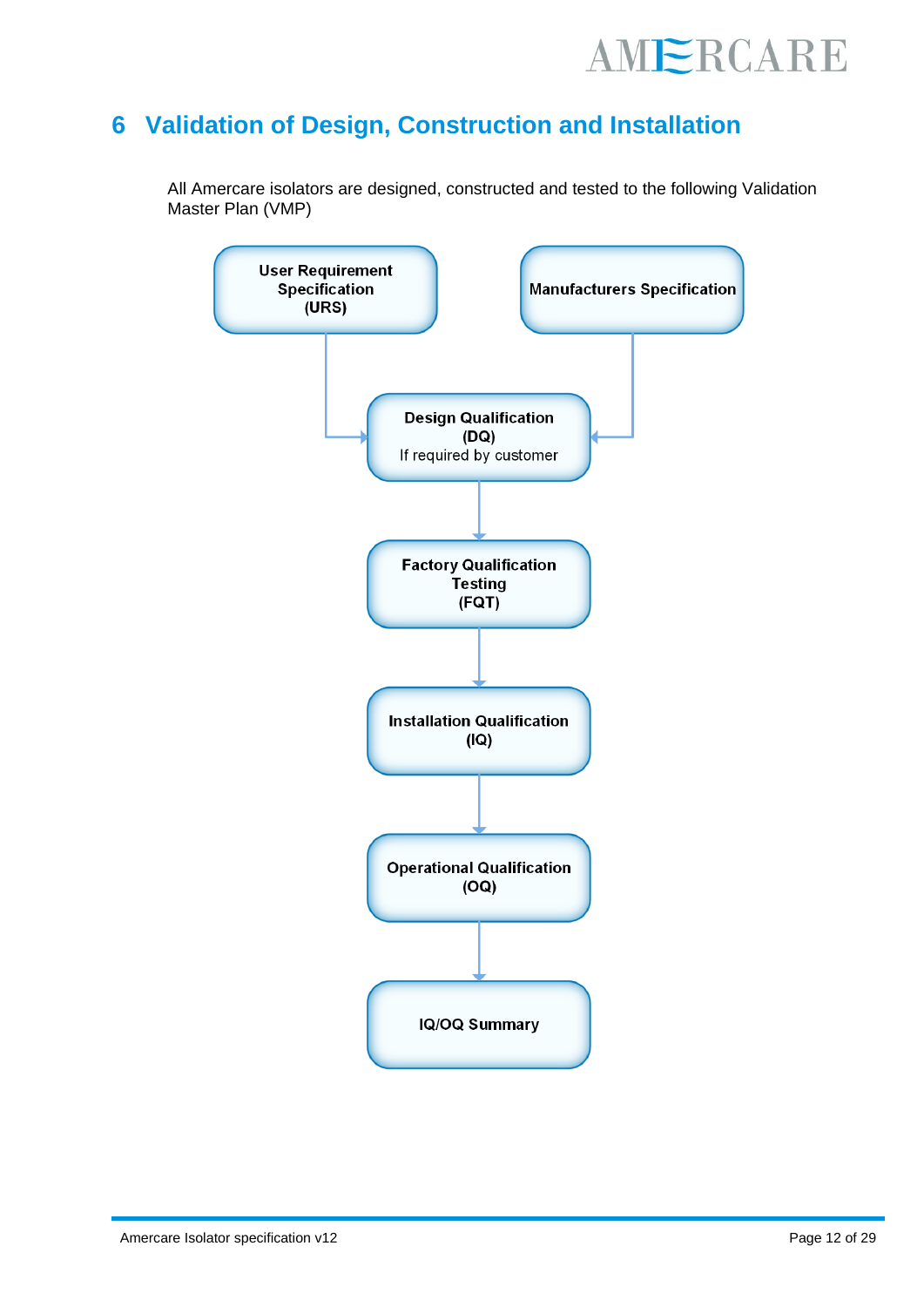

#### **6.1 Specification**

- 6.1.1 All isolators quoted for are quoted against either our Standard Specification or the customers User Requirement Specification (URS).
- 6.1.2 When responding to a formal tendering process a document will be produced whereby Amercare's responses to all line items within the URS for the project are responded to fully.

#### **6.2 Design Validation**

6.2.1 A Design Qualification should be carried out between Amercare and the customer. This should ideally be completed before any components for the isolator in question are ordered.

The DQ process becomes more important the further away from a standard specification of isolator that is required.

This ensures that both parties are confident that the equipment that will be supplied meets for the performance and usability requirements.

#### **6.3 Factory Qualification**

All Amercare isolators are subjected to full Factory Qualification Testing (FQT) prior to their delivery to site.

FQT's may be witnessed by the customer (or their representative) if required.

The following tests are carried out during an FQT

- Record Critical Part Serial Numbers
- Electrical Function
- Lighting Level
- Door Vacuum System & Interlock Controls
- Calibrate Pressure Transducers
- Calibrate Pressure Transducer(s)
- Function of Pressure & Flow Monitoring
- **Stressing Pressure Decay Testing**
- Aerosol Challenge (DOP) Testing Inlet & Extract Filters
- Setting & Recording of Alarm Parameters

Following the above testing all isolators are electrically tested by an outside contractor and issued with Minor Electrical Installation Works Certificate.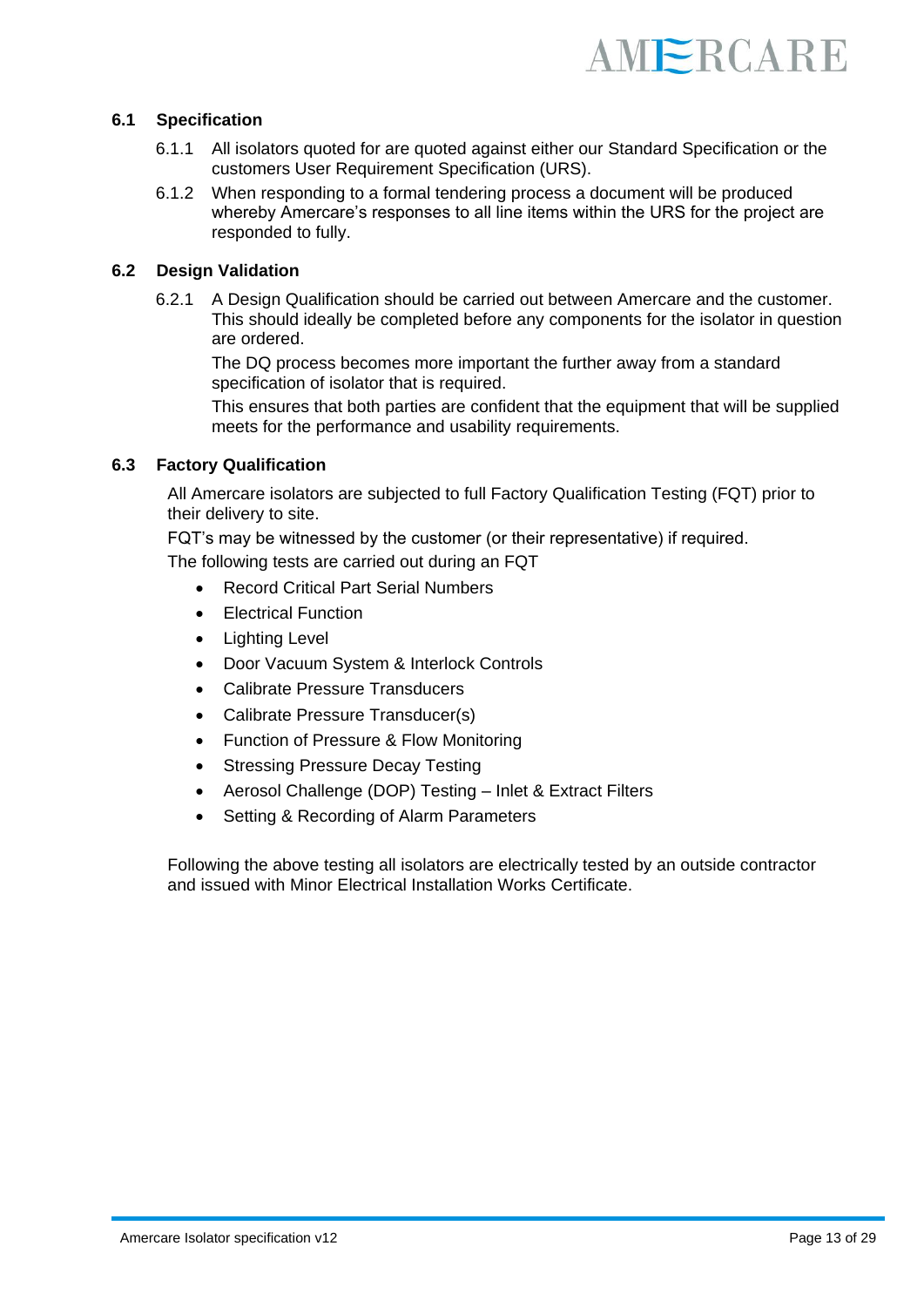#### **6.4 Installation and Operational Qualification**

Following their delivery to site (and any reassembly work that may be required) all isolators are subjected to Installation Qualification (IQ) and Operational Qualification (OQ) Testing.

These tests may be witnessed by the customer (or their representative) if required.

6.4.1 Installation Qualification (IQ)

The following tests are carried out during an IQ

- Documentation Review
- Installation Checklist
- Electrical Safety
- 6.4.2 Operational Qualification (OQ)

The following tests are carried out during OQ Testing

- Electrical Function
- Lighting Level
- Sound Level
- Door Vacuum System
- Calibrate Pressure Transducers
- Calibrate Pressure Transducer(s)
- Setting of Operating & Differential Pressures
- Function of Pressure & Flow Monitoring
- Particle Counting Isolator Sections & Transfer Chamber Clean-ups
- **Extract Line Particle Counts**
- Glove Port Breach Velocities (-ve units only)
- Classification Leak Testing
- Aerosol Challenge (DOP) Testing Inlet Filters
- Final System Checks

Sample copies of the standard Qualification Documentation package are supplied as part of any tender / enquiry response.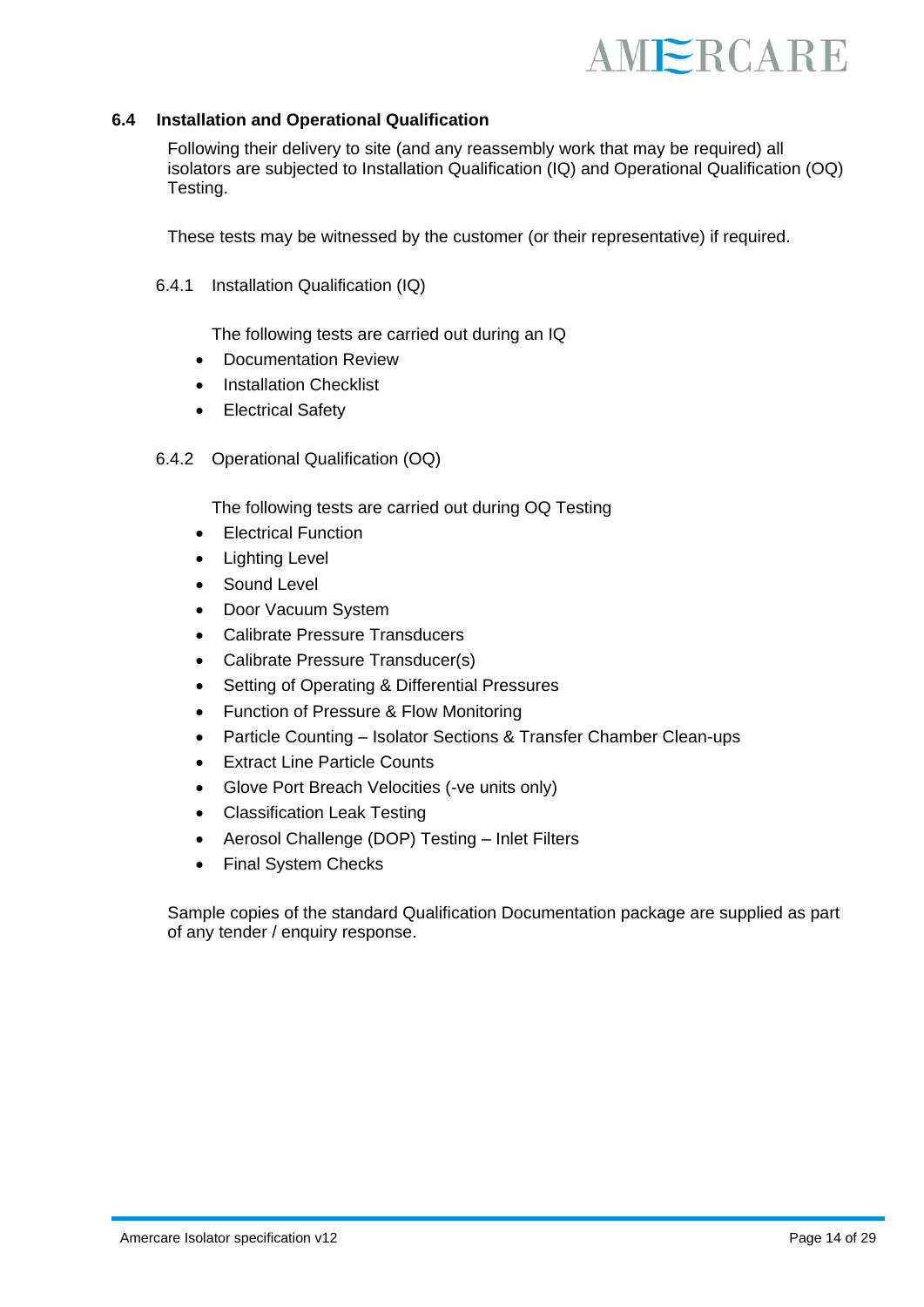### **7 Validation and QC Testing**

#### **7.1 Test Points**

- 7.1.1 Both the transfer chamber and the process chamber are fitted with test points for monitoring and validation.
- 7.1.2 Test points are also provided, on all filters, for filter validation (DOP Testing).

#### **7.2 Leak Testing**

- 7.2.1 Isolator leak Classification is demonstrated by means of a semi-automated pressure hold test which is simple to carry out.
- 7.2.2 Negative Pressure isolators are classified as Class 2 (ISO 14644-7) which is equivalent to an hourly leak rate of  $2.5 \times 10^{-3}$ .
- 7.2.3 The standard decay test for a Class 2 isolator is a pressure change of less than 25Pa in 6 minutes. The pressure hold test is carried out at the operating pressure of 250Pa.
- 7.2.4 The leak test is carried out semi automatically, the operator places leak test bungs into the air inlets and the air extracts to each isolator chamber, the alarm system then automatically carries out the test with the following sequence:
- 7.2.5 The isolator generates the required leak test pressure with an overpressure of 75Pa to ensure that the leak test is carried out above the normal operating pressure.
- 7.2.6 Before the leak test proper starts the control, unit allows a stabilisation period to allow the glove/sleeve to accept the new pressure conditions.
- 7.2.7 The control system then carries out the leak test and displays the start pressure, the elapsed time and the current pressure.
- 7.2.8 On completion of the test the display shows if the isolator has passed or failed the test and displays the start pressure, the end pressure and the pressure drop.
- 7.2.9 The starting pressure and end pressure are displayed on the alarm unit accepted by the operator when the control system logs the leak test result together with the date and time of the test.
- 7.2.10 The test results are then printed out via the onboard thermal printer. The report prints the information as detailed above. The report also has a signature box for the operator to sign the test off in.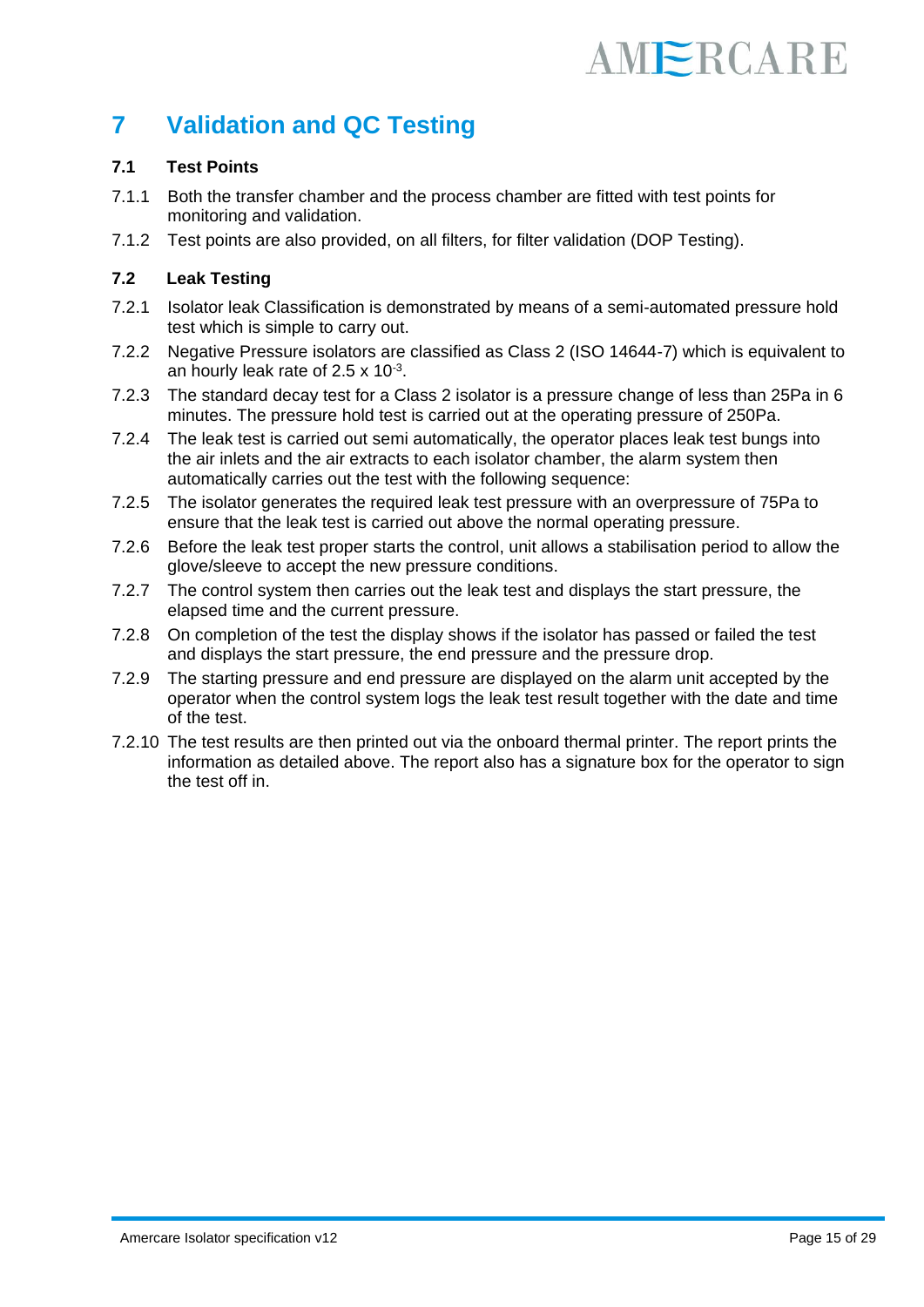

#### **7.3 Leak Testing – Optional Extra (Fully-automated)**

- 7.3.1 As an optional extra the Isolator leak Classification test can be demonstrated by means of a fully automated pressure hold test, which is simple to carry out. This test carries the leak test on the Process Chamber of the isolator.
- 7.3.2 The complete isolator can also be tested using the same procedure however the operator is required to unseal and remove the inner door then fit leak test bungs into the air inlet and extract positions within the transfer chamber.
- 7.3.3 Negative Pressure isolators are classified as Class 2 (ISO 14644-7) which is equivalent to an hourly leak rate of  $2.5 \times 10^{-3}$ .
- 7.3.4 The standard decay test for a Class 2 isolator is a pressure change of less than 25Pa in 6 minutes. The pressure hold test is carried out at the operating pressure of 250Pa.
- 7.3.5 The Process Chamber leak test is carried out fully automatically, the operator selects "leak test" from the control system menu, the control system then automatically carries out the test with the following sequence:
- 7.3.6 The isolator generates the required leak test pressure with an overpressure of 75Pa to ensure that the leak test is carried out above the normal operating pressure.
- 7.3.7 Before the leak test proper starts the control, unit allows a stabilisation period to allow the glove/sleeve to accept the new pressure conditions.
- 7.3.8 The control system then carries out the leak test and displays the start pressure, the elapsed time and the current pressure.
- 7.3.9 On completion of the test the display shows if the isolator has passed or failed the test and displays the start pressure, the end pressure and the pressure drop.
- 7.3.10 The starting pressure and end pressure are displayed on the alarm unit accepted by the operator when the control system logs the leak test result together with the date and time of the test.
- 7.3.11 The test results are then printed out via the onboard thermal printer. The report prints the information as detailed above. The report also has a signature box for the operator to sign the test off in.

#### **7.4 Leak Testing – 'Out of Hours' (Part of Optional Extra Fully Automated Testing)**

- 7.4.1 One of the features of the fully automated leak test is that the unit can be set up to carry out a leak test 'Out of Hours'.
- 7.4.2 This function can be simply switched On or Off via the control system and the time at which the test takes place can be altered to suit the customer's needs.
- 7.4.3 The leak test is carried out as detailed above and a report printed in the same way so that the operator can easily see the isolator is suitable to use.

#### **7.5 Door Seal Integrity Test**

7.5.1 The isolator can also check the integrity of the door seals by carrying out a vacuum hold test on the door seals. The test is carried out automatically and runs for a maximum of 3 minutes.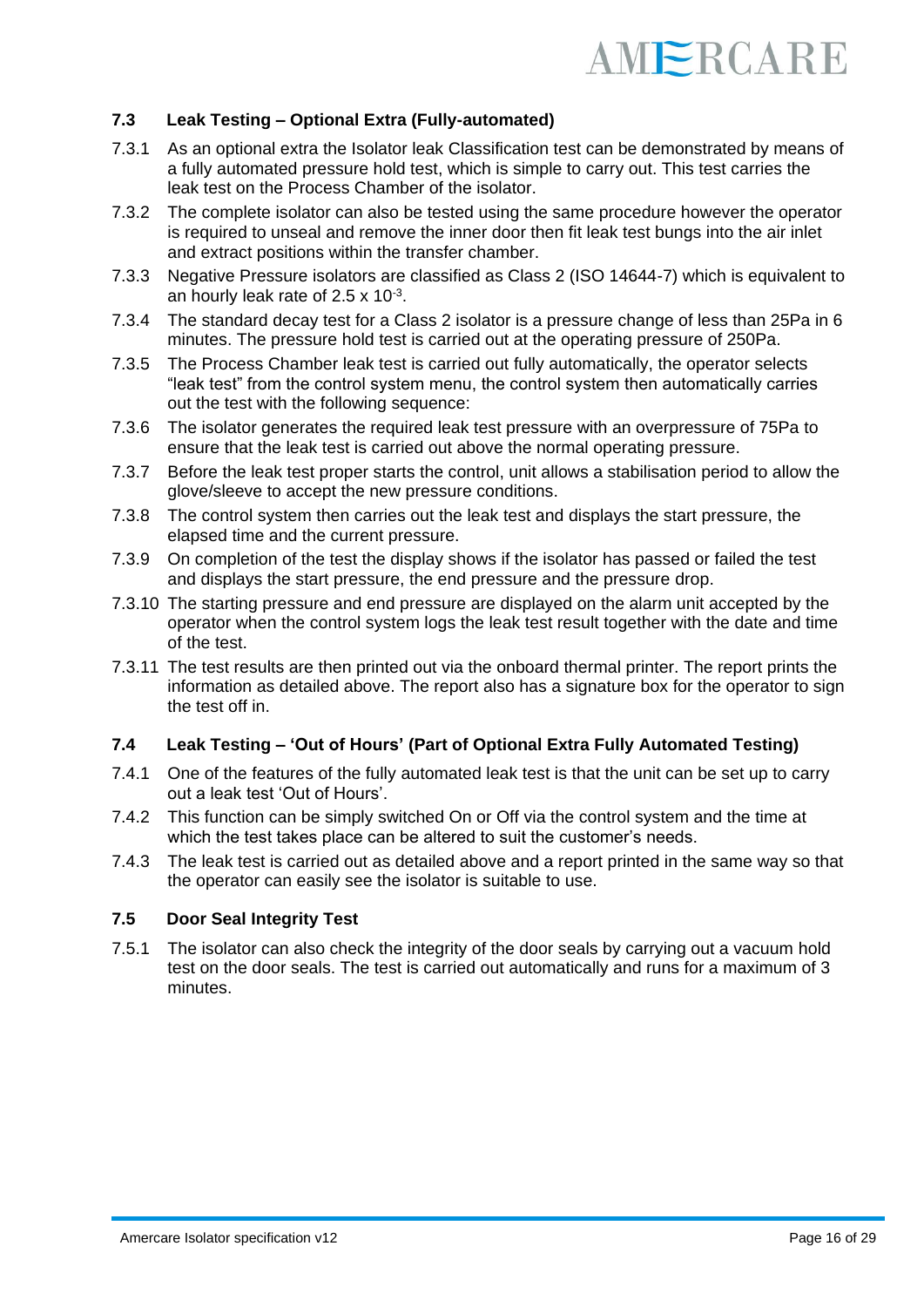

### **8 Standards**

#### **8.1 Isolator and Cleanroom Standards**

| BS EN ISO14644 Cleanliness Clean rooms and Controlled Environments                                  |
|-----------------------------------------------------------------------------------------------------|
| Part 1: 1999 Classification for Air Cleanliness                                                     |
| Part 2: 2000 Specifications for testing and monitoring to prove<br>continued compliance with Part 1 |
| Part 3: 2005 Test Methods                                                                           |
| Part 7: 2007 Separative Devices                                                                     |
| ISO 10648: 1994 Containment Enclosures                                                              |
| ISBN 011 701829 5 Isolators for Pharmaceutical Applications                                         |

#### **8.2 Safety Standards**

| Machinery Directive 89/392/EEC                     |  |
|----------------------------------------------------|--|
| Electromagnetic Compatibility Directive 89/336/EEC |  |
| Low Voltage Directive 73/23/EEC                    |  |

#### **8.3 Electrical Test Standards**

| HEI No 95                           |
|-------------------------------------|
| <b>HEI No 140</b>                   |
| HEI No 09                           |
| CEJIEC 1010-1 Part 1                |
| <b>IEC 801-2</b>                    |
| <b>BSEN 55022 Class A &amp; B</b>   |
| Minor Electrical Installation Works |
| (BS 7671 – IET Wiring Regulations)  |
|                                     |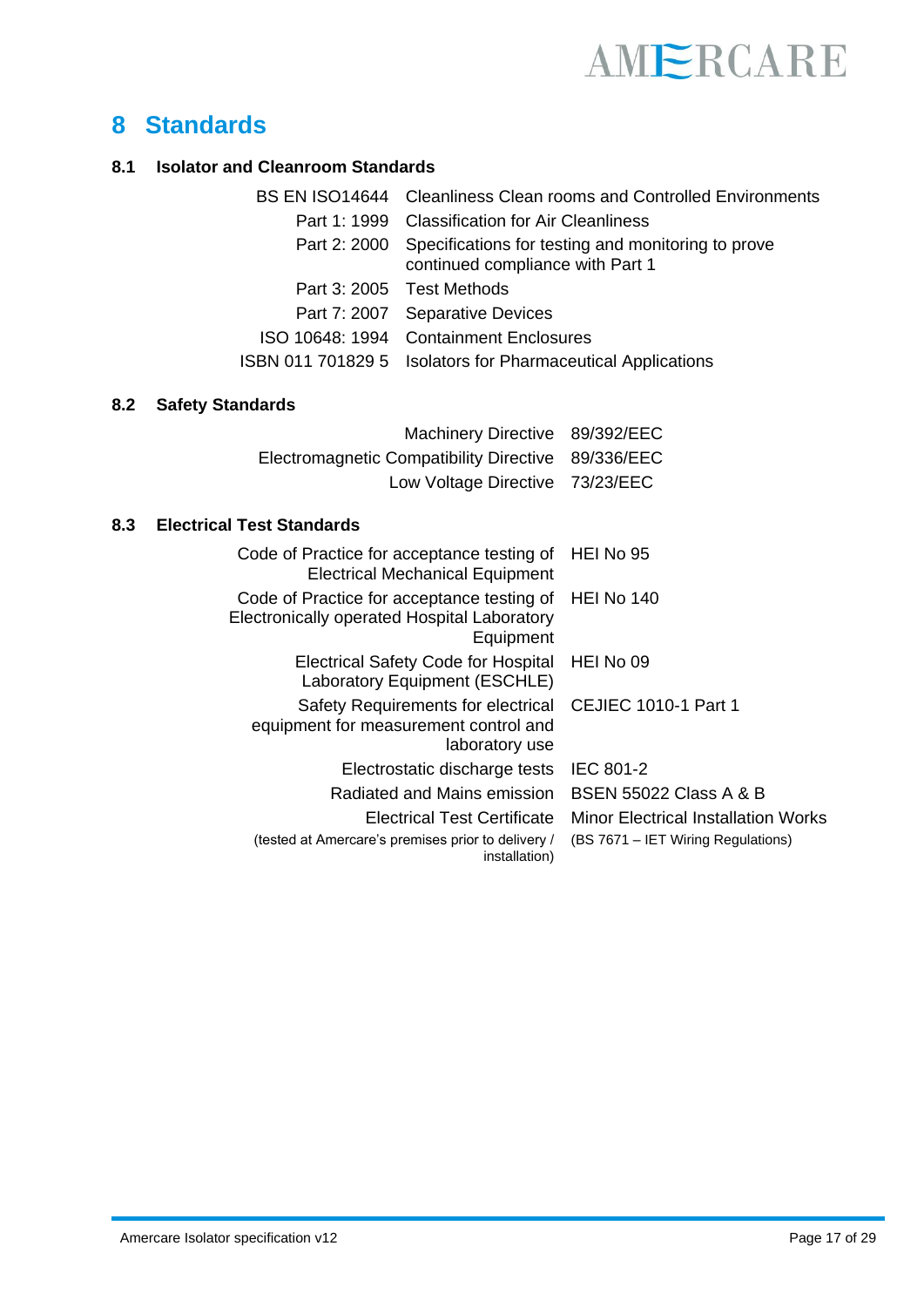### **9 Installation, Service and Extract Requirements**

#### **9.1 General Installation**

- 9.1.1 The isolator is designed to pass through a standard single door for ease of installation.
- 9.1.2 Minimum access of 250mm is required to either side of the isolator after installation to allow for airflow to inlets and general cleaning.
- 9.1.3 Minimum of 500mm of clear space is required above the isolator when it is in the fully up position. See the General Arrangement drawings in Section 13 of this document for detail dimensions.

#### **9.2 Electrical Power**

- 9.2.1 A single electrical supply of 240 VAC-13A is required for the Isolator System. This can be either a Fused Spur or an Electrical Socket
- 9.2.2 The isolator is equipped with a single Residual Current Device (RCD) and Miniature Circuit Breakers (MCBs) for each of the main circuits, Control system, lights and sockets, fans.
- 9.2.3 Operating current < 3 amps
- 9.2.4 Start-up current < 5 amps
- 9.2.5 Heat gain to room < 600W

#### **9.3 General Services**

9.3.1 The isolator requires no services other than the electrical connection.

#### **9.4 Airflow and Extract Requirements for ducted Isolators**

- 9.4.1 For ducted isolators a flexible PVC duct is provided by Amercare for the discharge air from the isolator. The flexible duct should have sufficient free length to allow height adjustment of the isolator, and for the isolator to me moved for cleaning and maintenance.
- 9.4.2 The volumetric flow rate and pressure requirements are shown in the Information Section (Section 12) of this document.
- 9.4.3 An extract fan of suitable duty to provide the airflow required for the isolator, plus any ductwork pressure losses should be provided. The fan would normally be located in a local plant room, or externally, but in any case close to the discharge point. This will ensure that ductwork between the isolator and the extract fan will be under negative pressure.
- 9.4.4 A suitable connection for the isolator flexible connection should be provided within the room. The connection should be 160mm external diameter and have a minimum length of 150mm below the ceiling to connect the flexible ducting onto.
- 9.4.5 Amercare can supply extract fans which are suitable for remote mounting and which will generate the correct air flow conditions for the isolator during both normal running and isolator testing. Where a fan is supplied by a third party the fan performance must be checked with Amercare prior to installation of the isolator.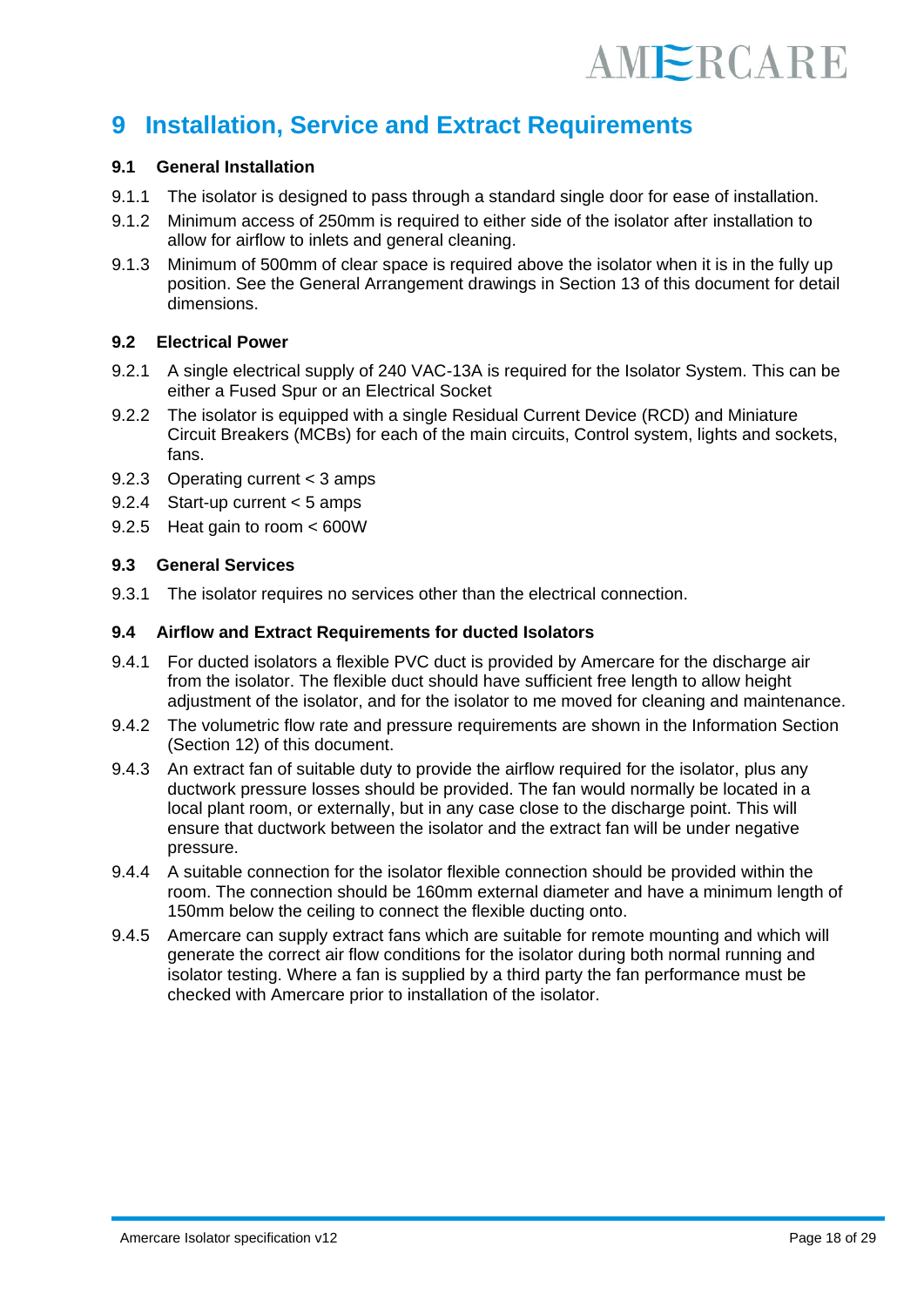

#### **9.5 Exclusions**

#### 9.5.1 Extract System

The specification is exclusive of extract system ductwork and extract fan.

The supply of the extract fan can be quoted for separately. Extract systems with either long or convoluted duct runs may require a different extract fan to the one quoted for as standard.

#### 9.5.2 Building Works

The specification is exclusive of any building works and/or making good thereof.

#### 9.5.3 Electrical

The Electrical supply (socket or Fused Spur) should be adjacent to Isolator to minimise tripping hazards.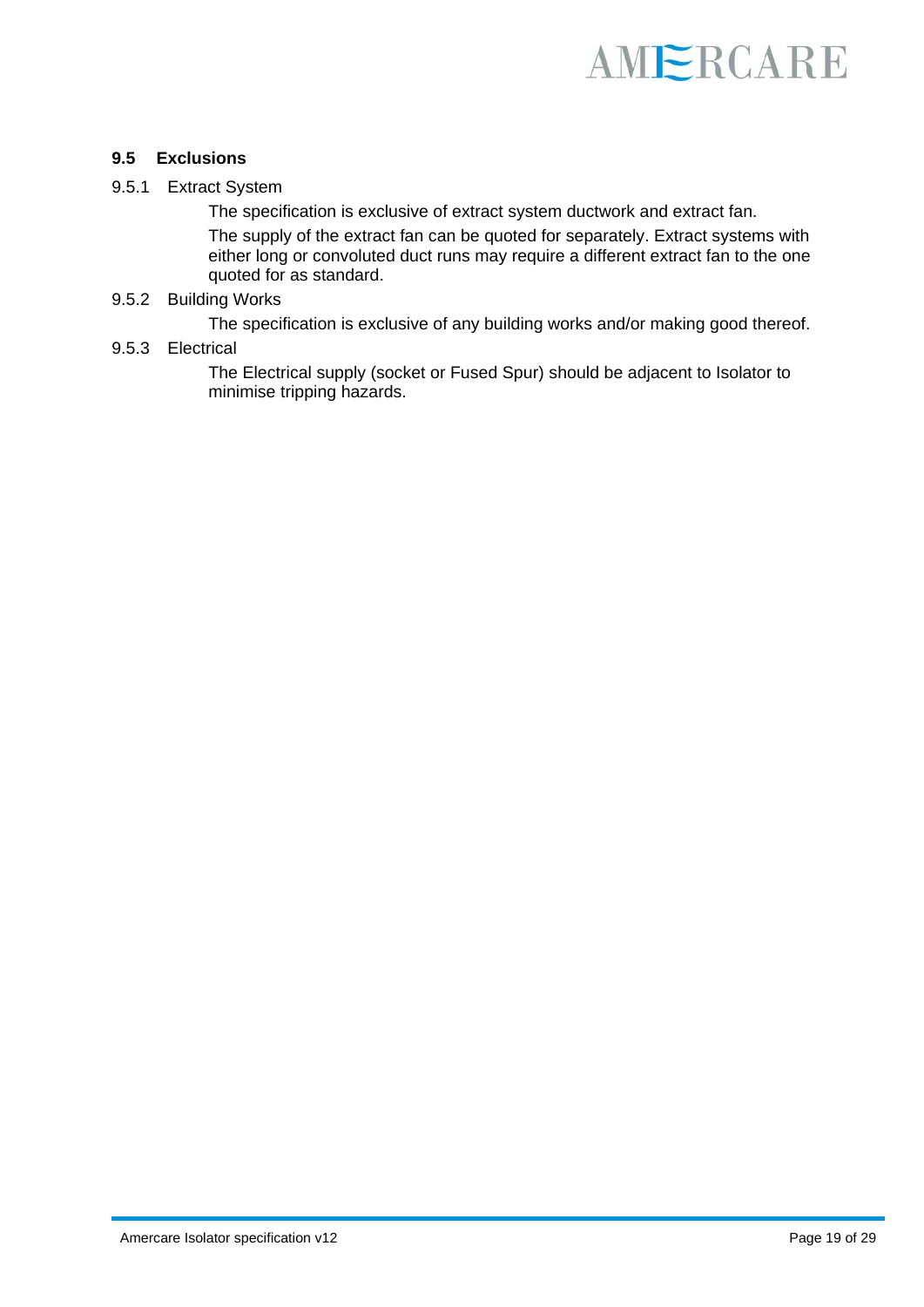### **10 Supplied Accessories & Spares**

#### **10.1 Accessories**

#### 10.1.1 Leak Test Bungs

The isolator is supplied with a full set of Leak Test Bungs required to carry out the regular leak testing of the isolator

10.1.2 Electrical Socket Plug

The isolator is supplier with the mating plug for the electrical socket fitted, as standard, to the isolator. When correctly assembled this socket / plug assembly creates an IP68 rated leak tight joint.

10.1.3 Baffle Adjustment Key

The adjustment key required to adjust the onboard baffles to alter pressures / airflows within the isolator's chambers is supplied with all new isolators.

#### **10.2 Spares**

10.2.1 Gauntlets & Sleeves

The isolator is supplied with spare gauntlet or sleeve of the same material to those fitted will be provided in addition to those fitted on the Isolator.

10.2.2 Vacuum Door

The isolator is supplied one spare Vacuum Door Assembly.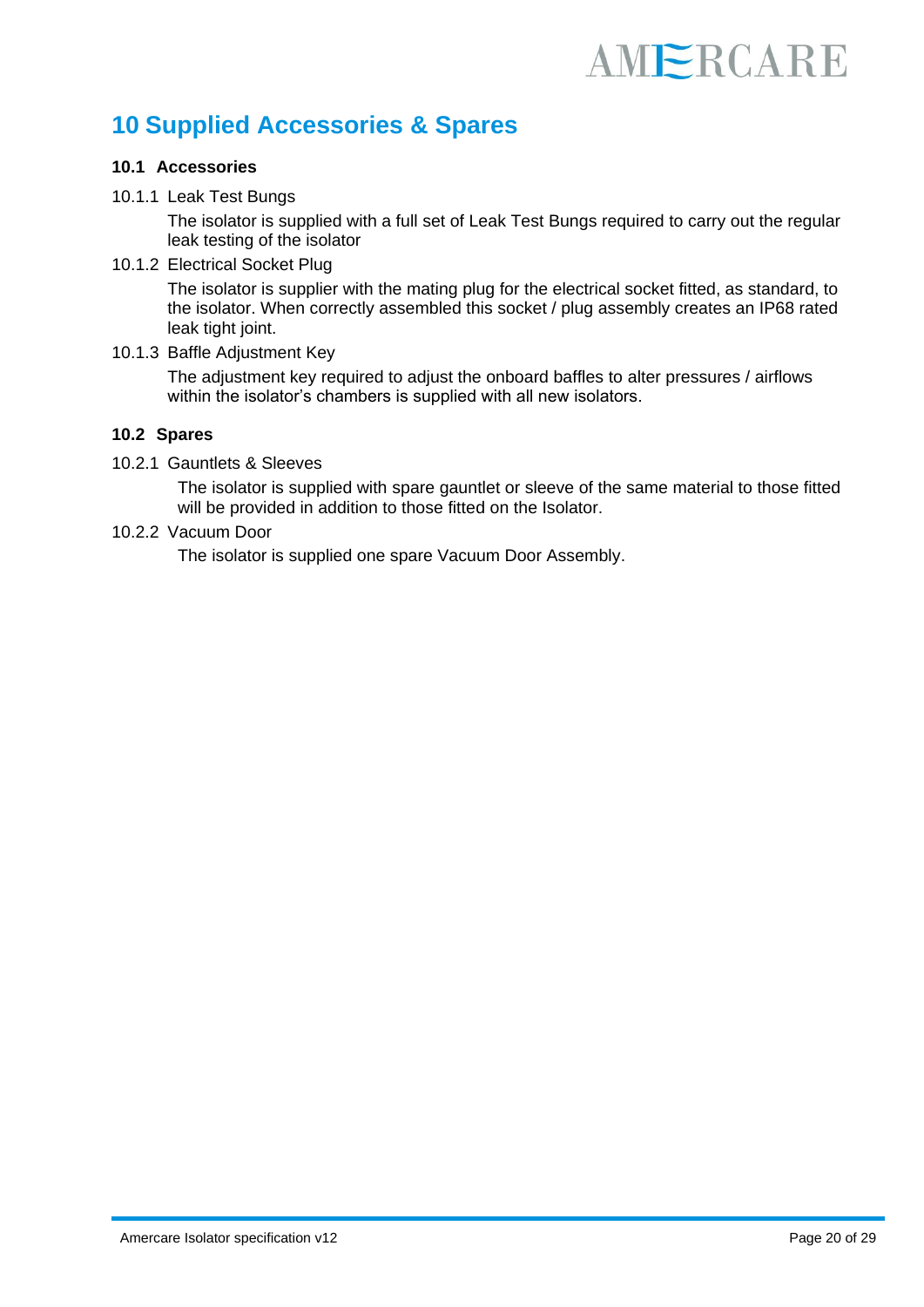### **11 RadioPharmacy Isolator Options**

#### **11.1 Centrifuge (Blood Cell Labelling isolators only)**

The Blood Cell Labelling isolator features a fully integrated centrifuge as part of the main chamber.

The well of the centrifuge is fully welded to the main chamber carcase. The motor for the centrifuge is mounted externally to this to ensure that generation of particles are kept to a minimum and that if is safe to fully clean the well using IMS / IPA without fear of issues with these products coming into contact with electrical components.

The centrifuge come fitted as standard with a two-bucket rotor. A four-bucket rotor is a cost option. The buckets are designed to fit vials of up to 50ml. A range of inserts are available to fit the generally used vials.

The centrifuge has a maximum spin speed of 3300 rpm (1948 RCF), this is controlled via the isolator's standard control system.

The centrifuge has a lid that features a vacuum sealing system as per the isolator's doors. There is also a mechanical lock for added safety. This lock needs to be in the closed position before the centrifuge can operate.

#### **11.2 Automated Leak Testing**

As a cost option the isolator can be fitted with automated valves that enables the isolator to carry out unmanned leak tests of the Process Chamber.

The fully automated leak test removes the need for fitting bungs and closing valves to perform the isolator leak test. This removes any operator errors from this part of the leak test.

Automating the test also allows the unit to perform leak tests out of hours. This means the leak test can be carried out either overnight or early in the morning before staff arrive and the room pressures are affected by the doors being opened and closed.

The automated leak test also means that the department's staff can start work straight away knowing that the isolator is in a classified condition.

The results of the automated leak test are printed via the fitted on-board thermal printer. The automated valves have designed into them a bypass feature so that the air that normally passes through the isolator directly enters the extract ductwork.

#### **11.3 Bluetooth Thermal Report Printer**

To avoid the presence of paper in the clean room the Report printer option is available as a portable printer connected by Bluetooth to the isolator.

All of the features for the Bluetooth printer are as per the standard Report Printer detailed in Section 3 of this specification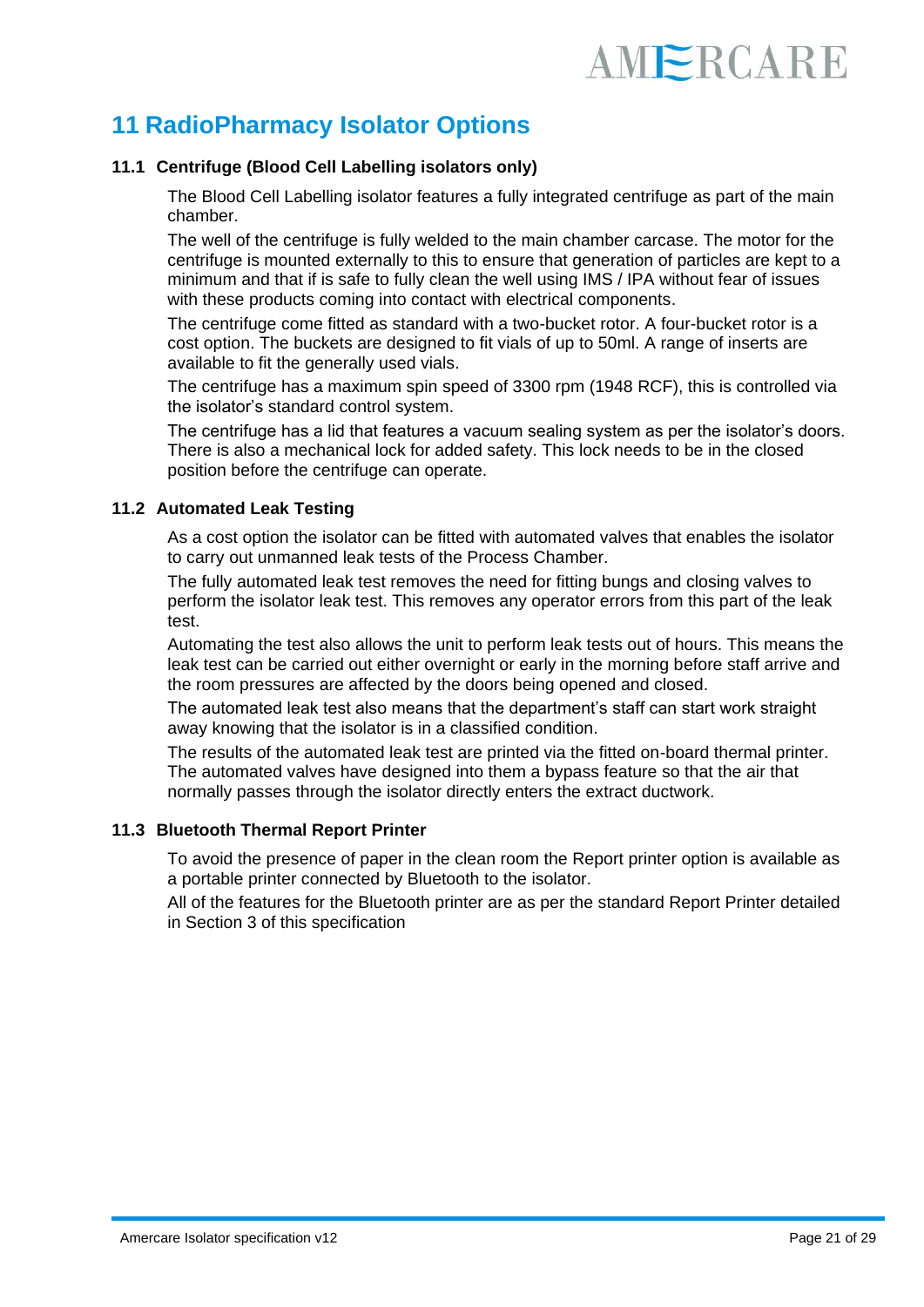

#### **11.4 Lead Acrylic (Premac®) Glove Port Panels**

RadioPharmacy isolators are available with the option of fitting Premac® (Lead Acrylic) Glove Port panels in place of the stand acrylic items

The Premac panels are available in four different thicknesses each of which offer differing levels of radiation protection

Premac® lead acrylic is a lead loaded acrylic copolymer resin with particular shielding properties.

The material is transparent with a very light brown tint, exhibiting virtually all the normal chemical and physical properties of conventional acrylic

The Lead Acrylic panels are available in the following four thicknesses

| <b>Premac Thickness</b> | Approx. Lead<br>Equivalent <sup>[1]</sup> |
|-------------------------|-------------------------------------------|
| 18 <sub>mm</sub>        | 0.9 <sub>mm</sub>                         |
| 22mm                    | 1.1 <sub>mm</sub>                         |
| 35 <sub>mm</sub>        | 1.7 <sub>mm</sub>                         |
| 46mm                    | 2.2 <sub>mm</sub>                         |

[1]100 to 200kV narrow beam transmission as verified by the Health Protection Agency, Harwell, UK

#### **11.5 Dose Calibrator**

All Amercare Radiopharmacy isolators have the option to be fitted with a Dose Calibrator As standard a Capintec CRC55tR dose calibrator would be supplied. However other makes and models can be integrated into the isolator if required.

This is fully integrated into the floor of the Process Section of the isolator

The calibrator can have the samples to be measured manually placed into the chamber using an Acrylic Dipper or using the optional Autodipper system.

Key features of the Capintec CRC55tR are:-

- 8" colour VGA touch screen display
- Chamber plug-and-play capability
- Selection of Nuclide and Daily Test
- On screen display of Nuclide Name, Number, Activity, Unit of Measure and Calibration Number
- Large character, high visibility display
- Over 80 Nuclides with half-lives in memory
- Full alpha numeric touchpad
- Built-in dose calibration, quality control and self-diagnostics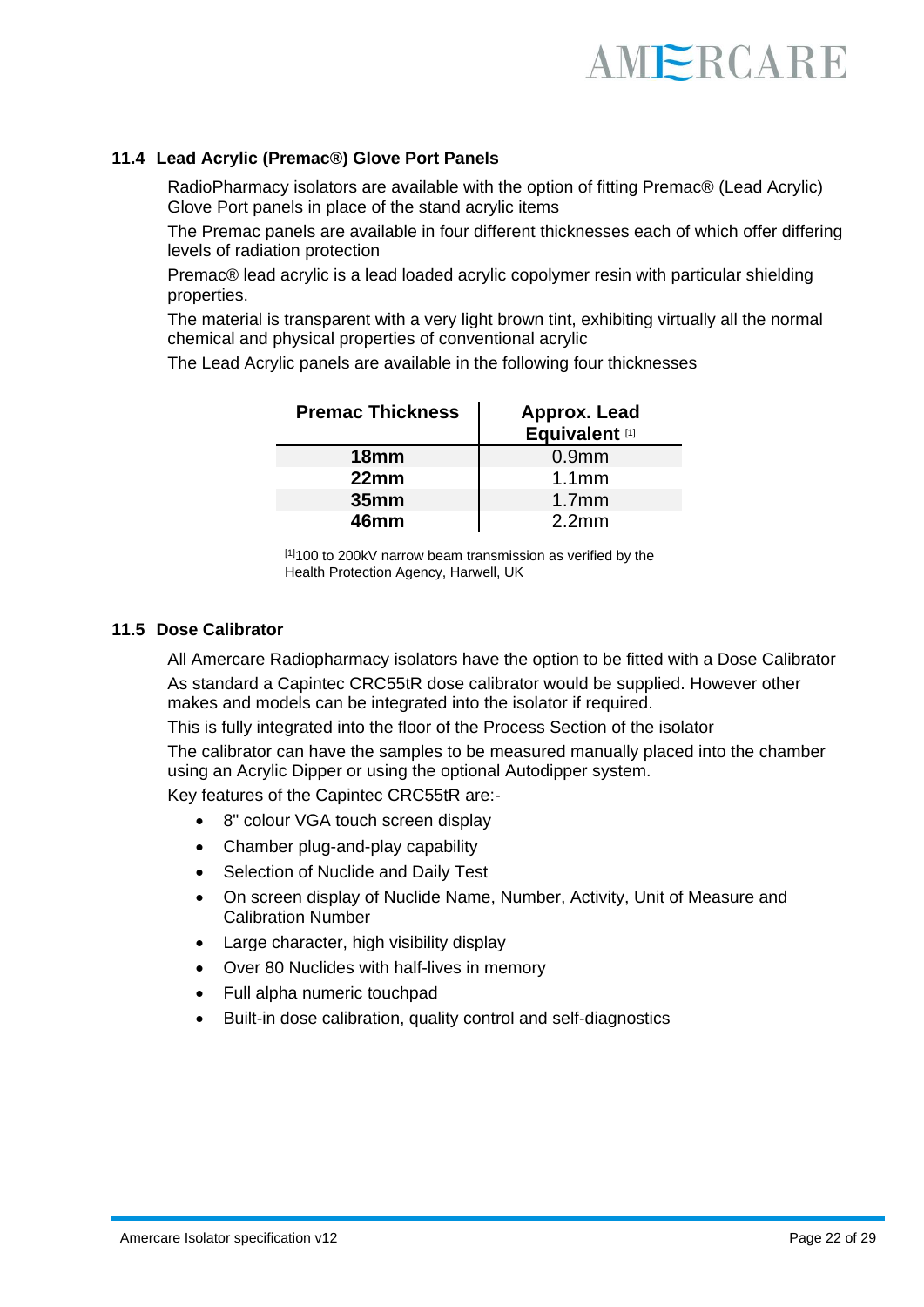

#### **11.6 Calibrator Autodipper**

All Radiopharmacy isolators have the option to be fitted with a Calibrator Autodipper When fitted the Autodipper assembly moves a bobbin that carriers either a vial or syringe containing the sample that that requires its activity measuring via the Ionization Chamber.

Automating this process with help reduce hand dose to the operator(s).

The movement of the bobbin is controlled by a foot operated switch meaning that there is no need to remove your hands for the gloves to operate the Autodipper.

The system is designed so that through the use of different inserts a wide range of either vials or syringes can be safely located in the bobbin.

#### **11.7 Continuous Particle Monitoring**

As a cost option the isolator can be fitted with the parts required to allow the connection of the isolator's main chamber to an external particle counter to continuously monitor, in use particle levels.

The system consists of an isokinetic sampling head, a flexible support to allow for the sampling head to be positioned near to the point of fill, and a shut off valve to enable leak testing of the isolator.

The assembly is also supplied with a cover cap to place over the isokinetic sampling head to protect the counter when cleaning products are being used within the isolator.

Not fitting the cap when using cleaning products can cause spikes of particles being recorded or damage to the internals of the particle counter itself.

The particle counting body is mounted externally to the isolator with a manual valve to isolate the counter from the process chamber when leak testing.

The CPM system is compatible with many different manufacturers 1cfm particle counting systems.

#### **11.8 Glove Leak Tester**

11.8.1 Negative Pressure Isolators

Negative Pressure Glove Leak Testers are available as a cost option. These have been designed so that operators can quickly and easily check that there are no leaks in the fitted gauntlets / sleeve-gloves.

This enables the operator to ensure that the isolator's process chamber integrity is not being compromised by leaks in the fitted gauntlets / sleeves.

#### 11.8.2 Automated Glove / Cuff Tester

The Automated Glove Leak Tester is available for isolators fitted with Sleeves and the Amercare Easy Change Cuff System.

The tester takes advantage of the air pumps and pressure transducers which are already part of the Isolator to provide a really quick and fully automatic leak test on the gloves.

Each glove can be quickly checked at the start of each session and the printout provides a record that the test has been carried out correctly. (The panel printer is an option which also provides comprehensive reports for isolator as well).

Each glove takes about a minute to test so even a 4-glove isolator can be fully tested in less than 10 minutes.

The onboard thermal printer prints a test report following each test (Glove).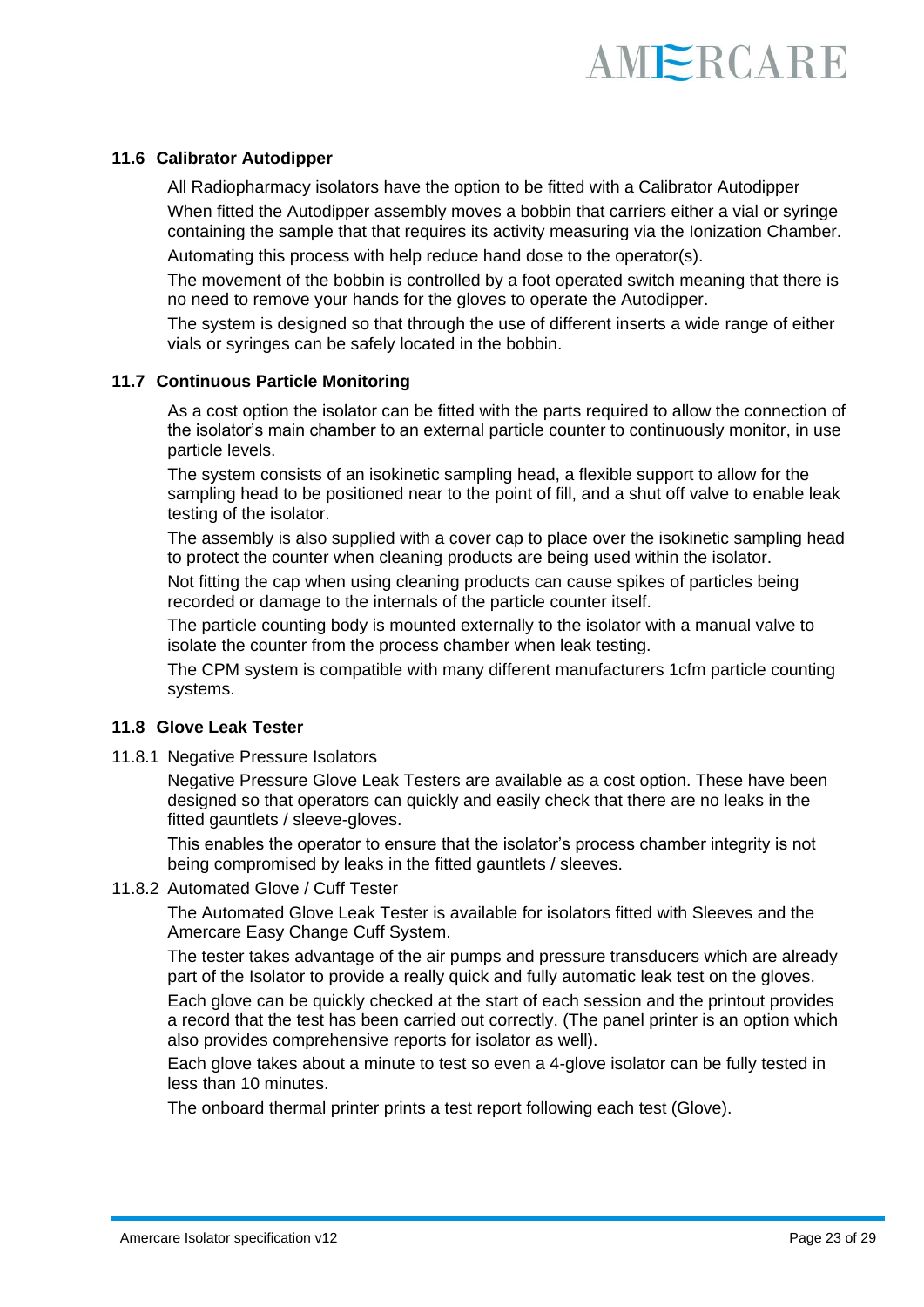#### **11.9 CCTV Camera**

CCTV cameras can be used for training, quality control and auditing purposes within isolators.

11.9.1 Bullet Style Camera

All RadioPharmacy isolators have provision for mounting a CCTV camera into the rear wall of the Process Chamber.

Cameras can be fitted at the time of manufacture but can also be fitted at any time after installation with a minimum of disruption.

Options for viewing and storing images include both conventional TV monitors/video and PC based viewing and data storage.

Remote viewing possible through network or internet connection.

**Note:** It is not possible to specify an isolator with both Continuous Particle Monitoring AND a Bullet Style CCTV Camera as these features use the same mounting hole in the carcase.

Whilst this option is still available on our isolators it is now viewed as an old technology. We recommend using the PTZ Camera option detailed below is the integration of a CCTV Camera is required

#### 11.9.2 PTZ Camera

A PoE (Power Over Ethernet) PTZ (Pan, Tilt, Zoom) CCTV camera to be mounted external to the primary working chamber that then, through a clear cast acrylic window (bonded to the carcase to ensure leak tightness) provides an overview of operations within the chamber.

The CCTV Camera will be specified with suitable zoom capabilities to enable product checking with sufficient clarity to ensure the details of the product can be clearly read. Specifications of the camera to be agreed with both the users and those responsible for providing cabling and viewing infrastructure.

#### **11.10 Extract Bypass Valve**

All Amercare isolators can be supplied fitted with an optional Bypass Valve. This item can also be retrospectively added at a later date if required.

The valve is designed so that when isolator leak tests are carried out the air that normally passes through the isolator and into the extract duct during normal operation passes straight into the extract duct.

This means that the room pressures are not affected during the leak test due to the change in air extract volume.

Changes in room pressures can have a major effect on leak test results.

All isolators supplied with the option of the fully Automated Leak Test do not require this option as a Bypass system is designed into the Automated valve assembly.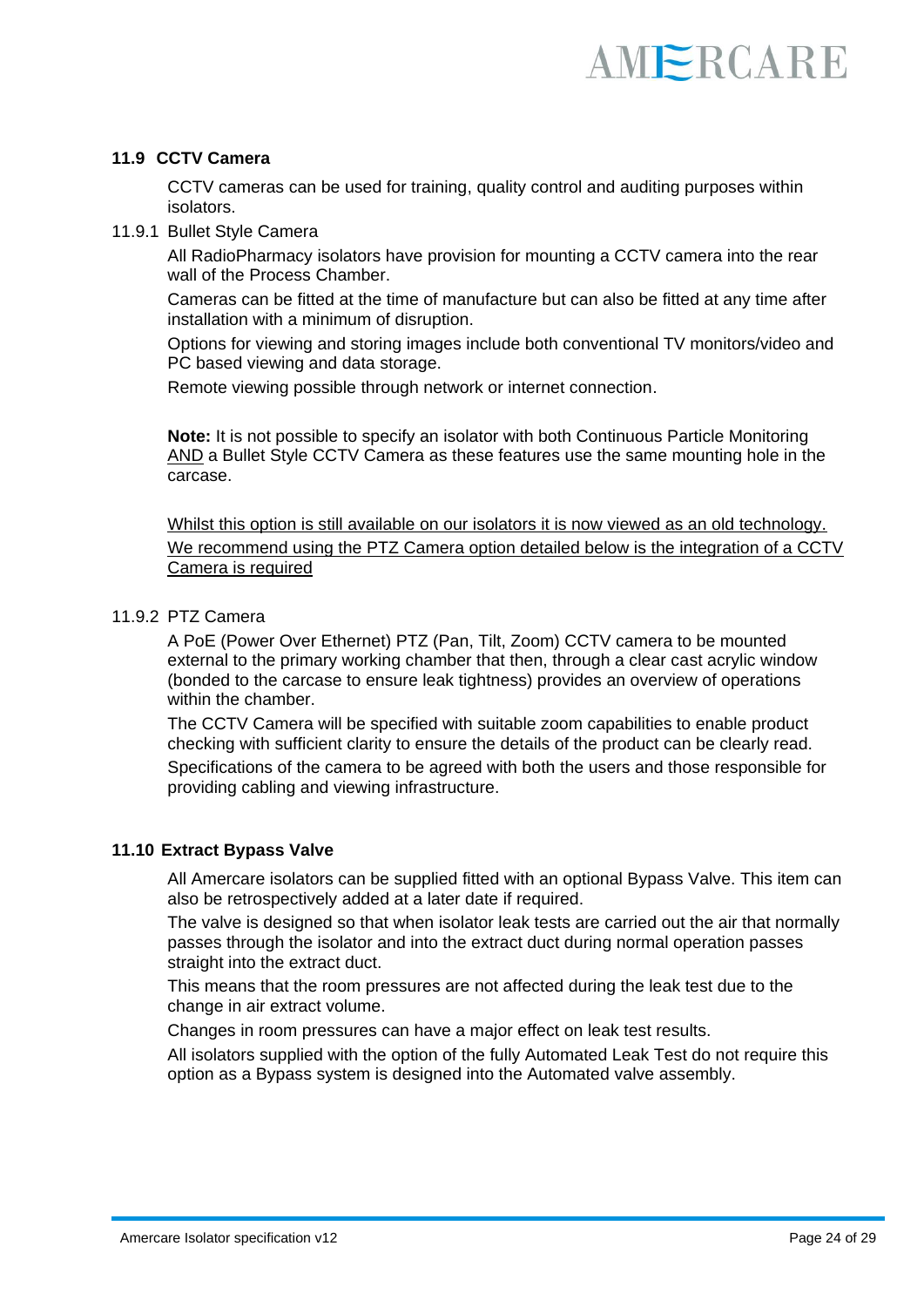

#### **11.11 Connection to BMS / EMS / Monitoring Systems**

All Amercare isolators can be supplied with the option of a Volts Free signal that can be connected up to BMS / EMS systems (supplied by others).

The isolator can give a signal for the two latched alarm conditions. These are

- Mains Power Failure
- Probable Extract Fan Failure

Additional Pressure Transducers (supplied by others) can also be fitted to the isolator to provide information to external monitoring systems of the pressures within any isolator section.

Please note that as standard Amercare are unable to provide any electrical supply required for these transducers.

**Note:** When fitting a second source of pressure measurement Amercare recommend the customer invests in a hand-held manometer. This can then be used as a reference to identify which of the two systems is displaying an incorrect reading due to drift in the calibration of that particular transducer.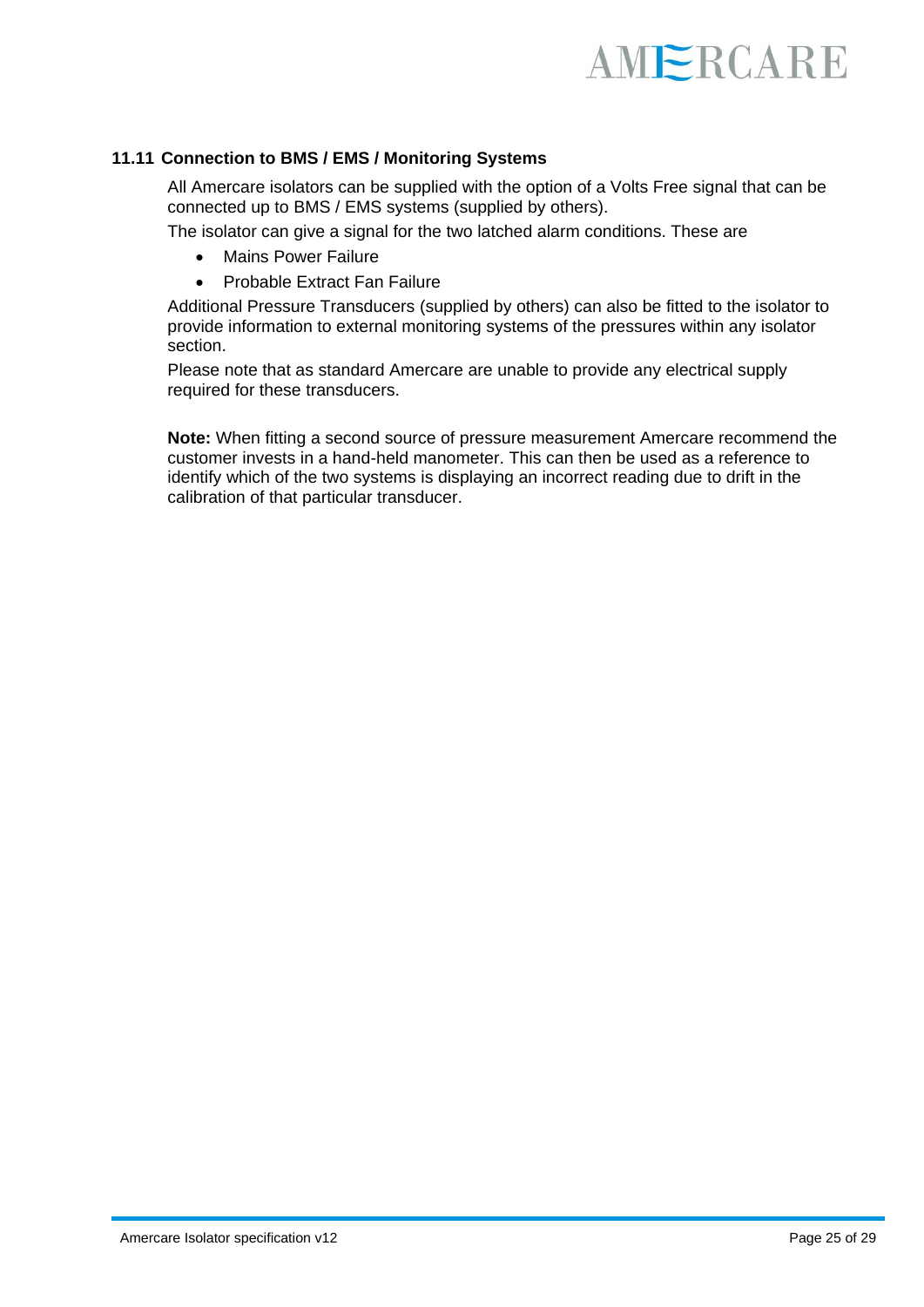### **12 Information**

#### **12.1 Dimensional Information**

|                     |                                                   | <b>Overall Dimensions</b> |                   |                      |
|---------------------|---------------------------------------------------|---------------------------|-------------------|----------------------|
| <b>Product Code</b> | <b>Description</b>                                | Length                    | <b>Depth</b>      | Max. Height (Range)  |
| A2/CIN23B?          | 3 Glove Process                                   | 1665mm                    | 740 <sub>mm</sub> | 1540mm $\sim$ 1840mm |
| A2/CIN24B?          | 4 Glove Process                                   | 2065mm                    | 740mm             | 1540mm $\sim$ 1840mm |
| A2/N/3/B-*ME        | 3 Glove Process, Manipulating Transfer<br>Chamber | 2480mm**                  | 740mm             | 1540mm $\sim$ 1840mm |
| A2/N/4/B-*ME        | 4 Glove Process, Manipulating Transfer<br>Chamber | 2880mm**                  | 740mm             | 1540mm $\sim$ 1840mm |

- ? The single transfer chamber is fitted, as standard to the Right-hand side of the Process Section. It can however be fitted to the Left-hand side. To order this option add REV to the end of the product code
- \* Can be either L (Left-hand) or R (Right-hand)
- \*\* End access is required. This needs to be about 500mm

Isolators that recirculate the extract air back into the cleanroom are 150mm taller than the standard extracted isolators.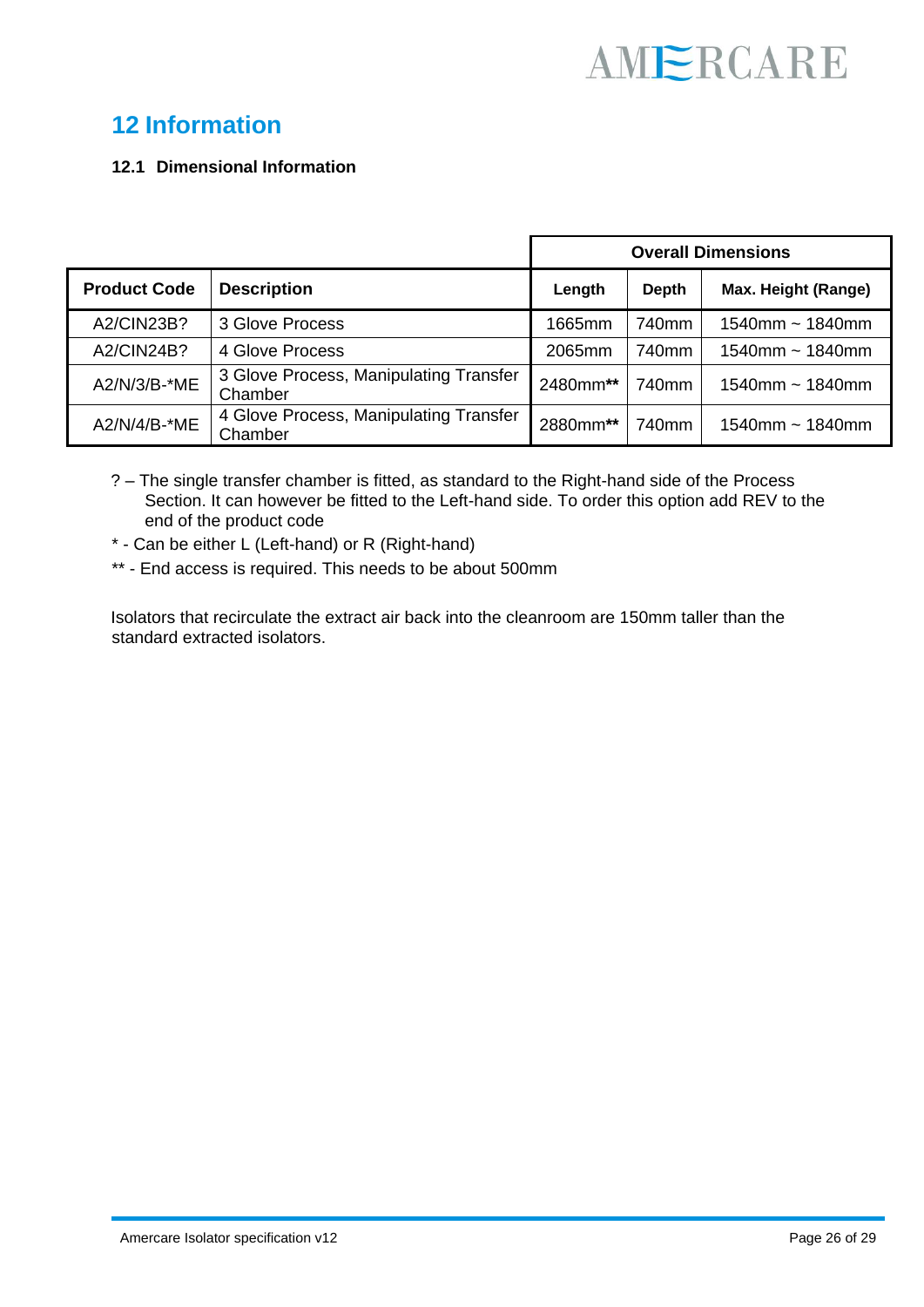#### **12.2 Air Change Rates**

| Chamber Type / Size                     | Low Flow Standard<br>Alarm Set Point |     | Operating Range -<br>Changes per Hour |
|-----------------------------------------|--------------------------------------|-----|---------------------------------------|
| <b>Standard Transfer Chamber</b>        | 120                                  | 500 | 1600                                  |
| Manipulating Transfer / Elution Chamber | 120                                  | 120 | 400                                   |
| 1000 Process Chamber (2 Glove)          | 120                                  | 120 | 360                                   |
| 1200 Process Chamber (3 Glove)          | 120                                  | 120 | 285                                   |
| 1600 Process Chamber (4 Glove)          | 120                                  | 120 | 210                                   |

#### **12.3 Isolator Sections with Air Flow Monitoring**

| <b>Isolator Type</b>              | <b>Process</b><br><b>Chamber</b> | <b>Transfer</b><br>Chamber(s) | <b>Manipulating</b><br><b>Transfer</b><br><b>Chamber</b> |
|-----------------------------------|----------------------------------|-------------------------------|----------------------------------------------------------|
| <b>Negative Pressure Pharmacy</b> |                                  |                               |                                                          |
| <b>Positive Pressure Pharmacy</b> |                                  | v                             |                                                          |
| RadioPharmacy                     |                                  |                               |                                                          |

**X** - Standard

**O** – Cost Option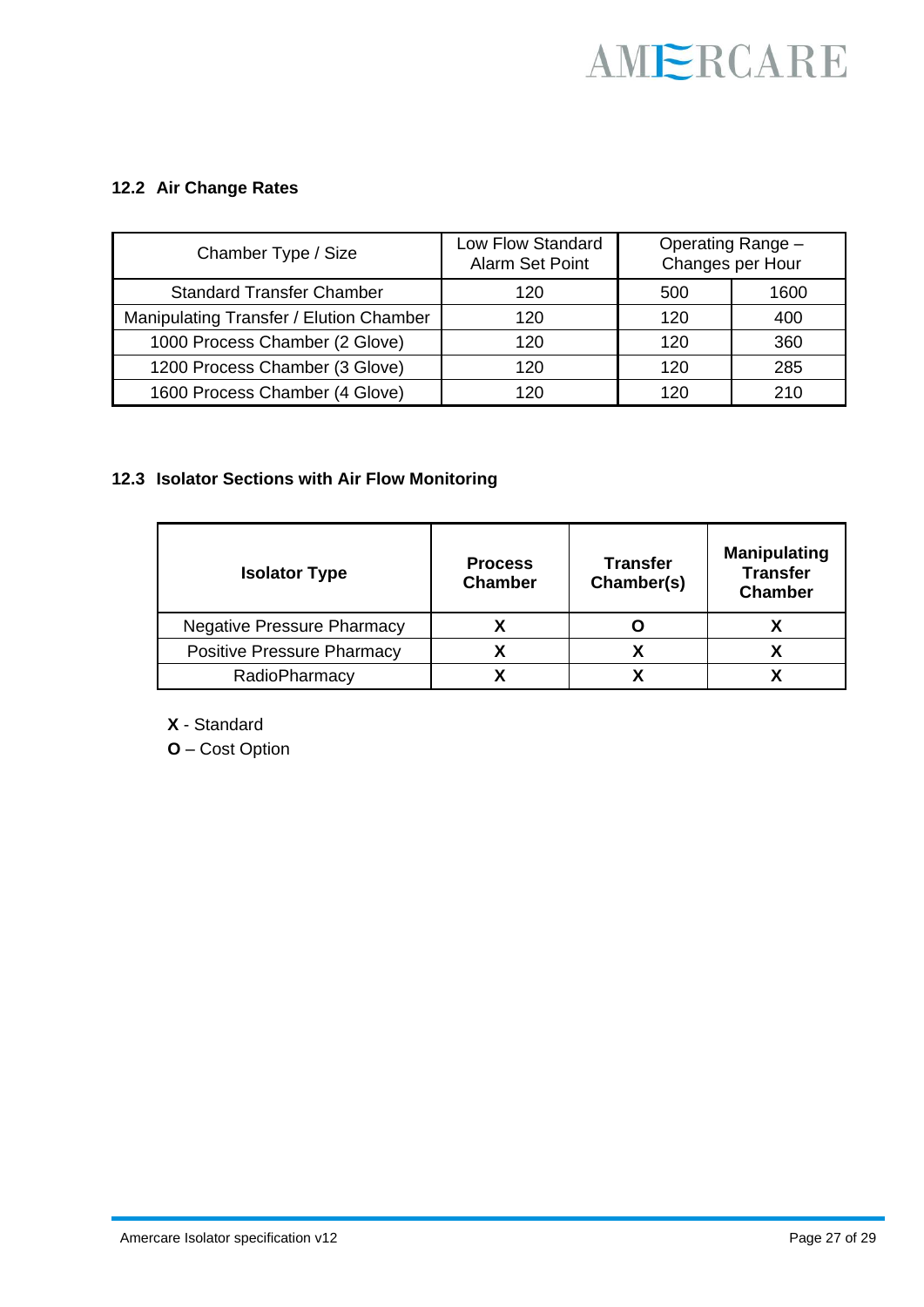#### **12.4 Airflow Diagram**



#### 12.4.2 Blood Cell Labelling (Recirculating)

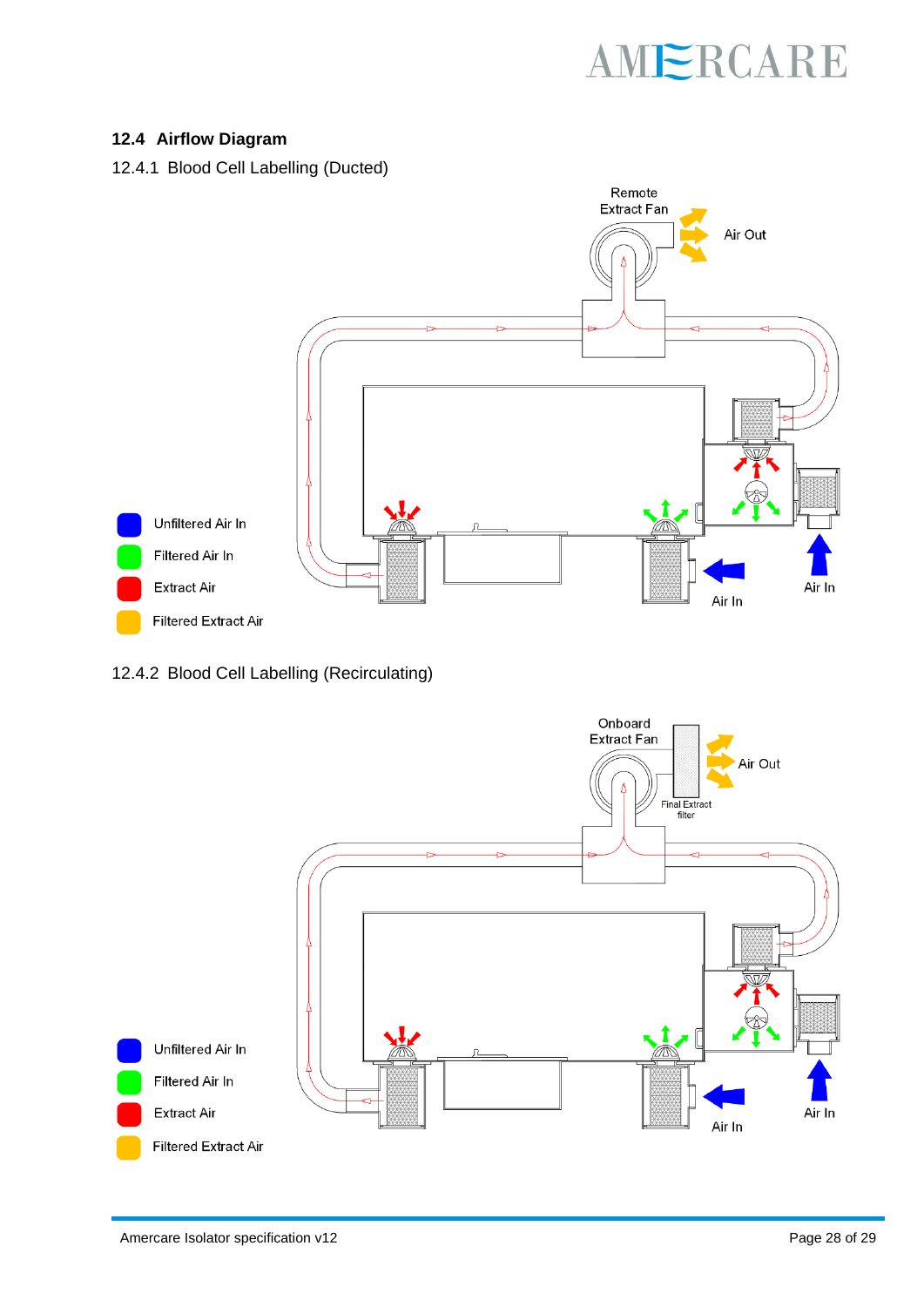### **13 General Arrangement Drawing**